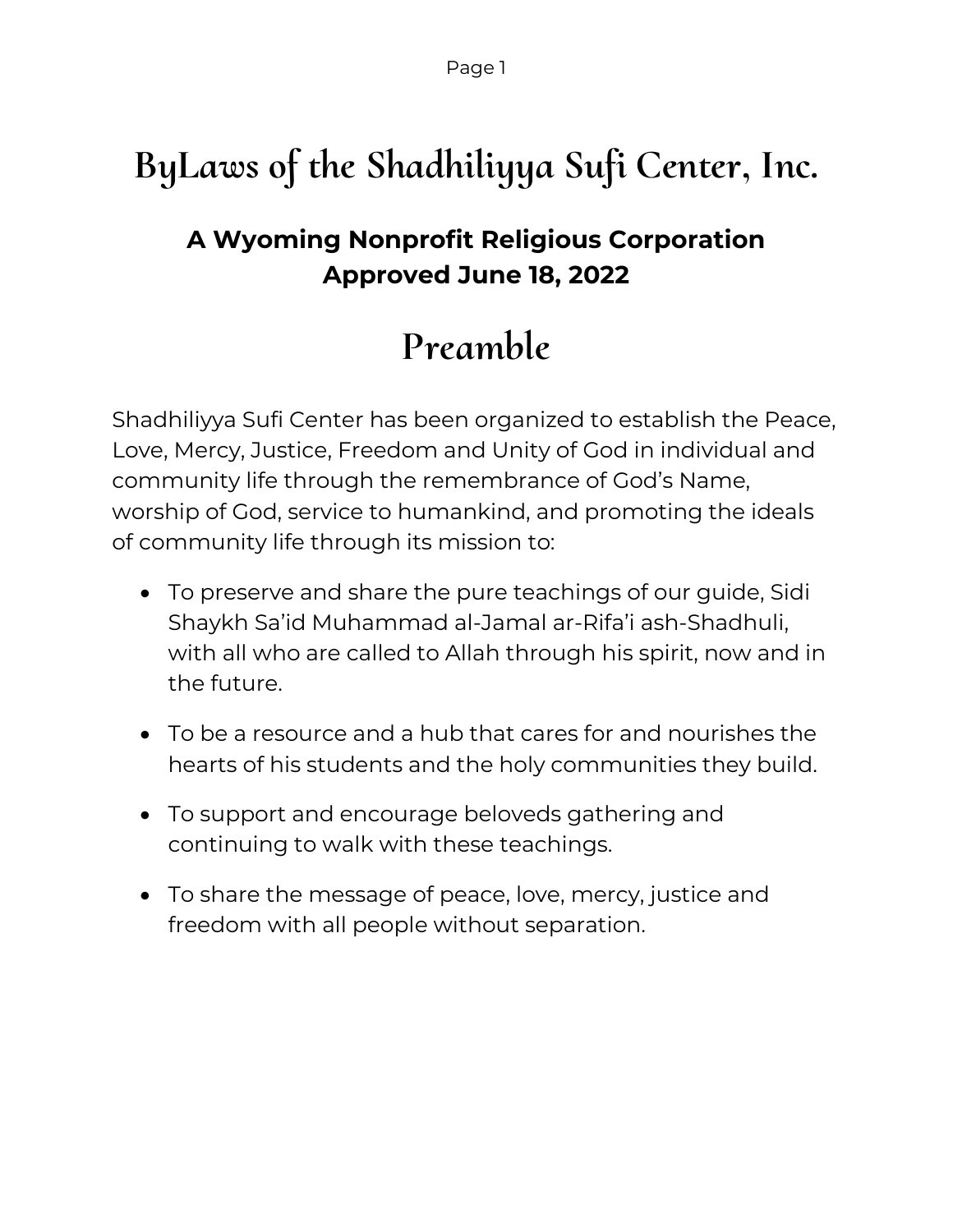# **Article I**

## **Location of Offices**

The name of this Corporation is Shadhiliyya Sufi Center, Inc. It is a Wyoming nonprofit religious corporation with principal offices at 5500 Military Trail, Suite 22-219, Jupiter, FL 33458. The corporation will also be doing business as "Shadhiliyya Sufi Communities". For the purpose of these Bylaws the Corporation will be known as SSC.

## **Article II**

### **Purpose**

This Corporation is a nonprofit religious corporation organized under the Wyoming Nonprofit Corporation Act. The specific religious purposes for which this Corporation is organized), are:

- A. to operate a church and support all our congregants in living the word of God (Allah), through the study and practice of the teachings in all the holy books (Torah, Bible and Qur'an), the true ahadith of the Prophet Muhammad (saws) and the spiritual traditions of the Shadhiliyya Sufi Order;
- B. to extend the qualities of peace, love, mercy, justice, freedom and unity to individuals and the world through worship, spiritual education, service to all of God's creation, and living these ideals in community life;
- C. to assist people in developing their spiritual life and integrating the practices of remembrance and worship of God in their daily lives;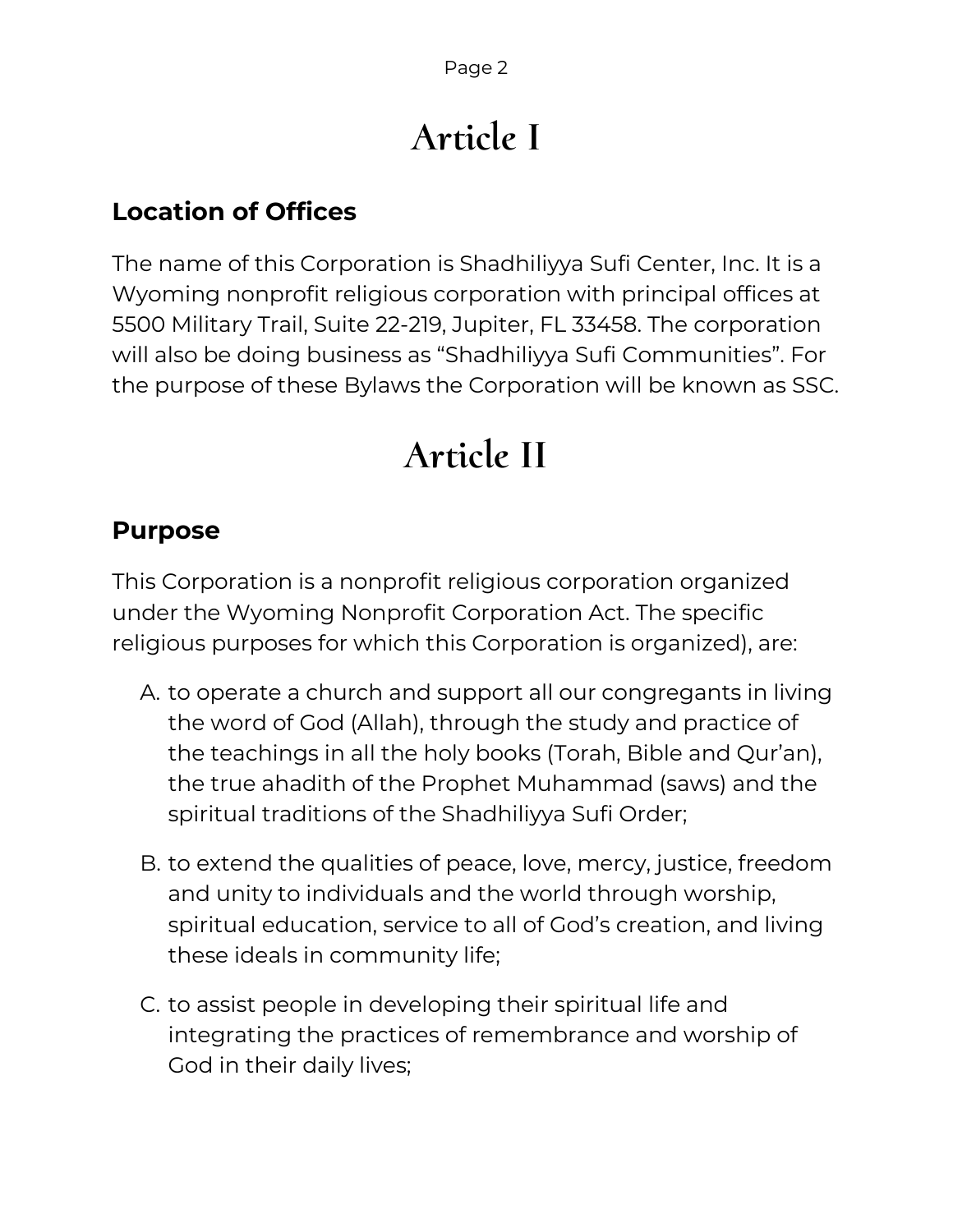- D. to assist people in the spiritual arts of healing, peacemaking and ministry in accord with Shadhiliyya Sufi teachings; and
- E. to have and exercise all other powers, rights and privileges granted by the State of Wyoming.

# **Article III**

## **Statement of Faith**

La 'ilaha 'illa-llah, Muhammadan rasulu-llah. There is only one God, and Muhammad is His Messenger. God, as the single Creator and hope of the world has given us the gift of many sacred teachings. We believe that God's Divine Word is revealed through all the Prophets from Adam to Abraham, Moses, Jesus and Muhammad, and we honor their teachings and seek to further their message of Peace, Love, Mercy, Justice, Freedom and Unity.

Since God has chosen to reveal His Word through the splendor of many different traditions, we are called upon to honor these traditions in a spirit of inclusiveness, respect and non-violence. As we study these Prophetic teachings and pray together in a spirit of unity, we gain understanding of how to live according to God's will and guidance, and how to put that knowledge into practice in our daily lives, as we believe God has requested us to do.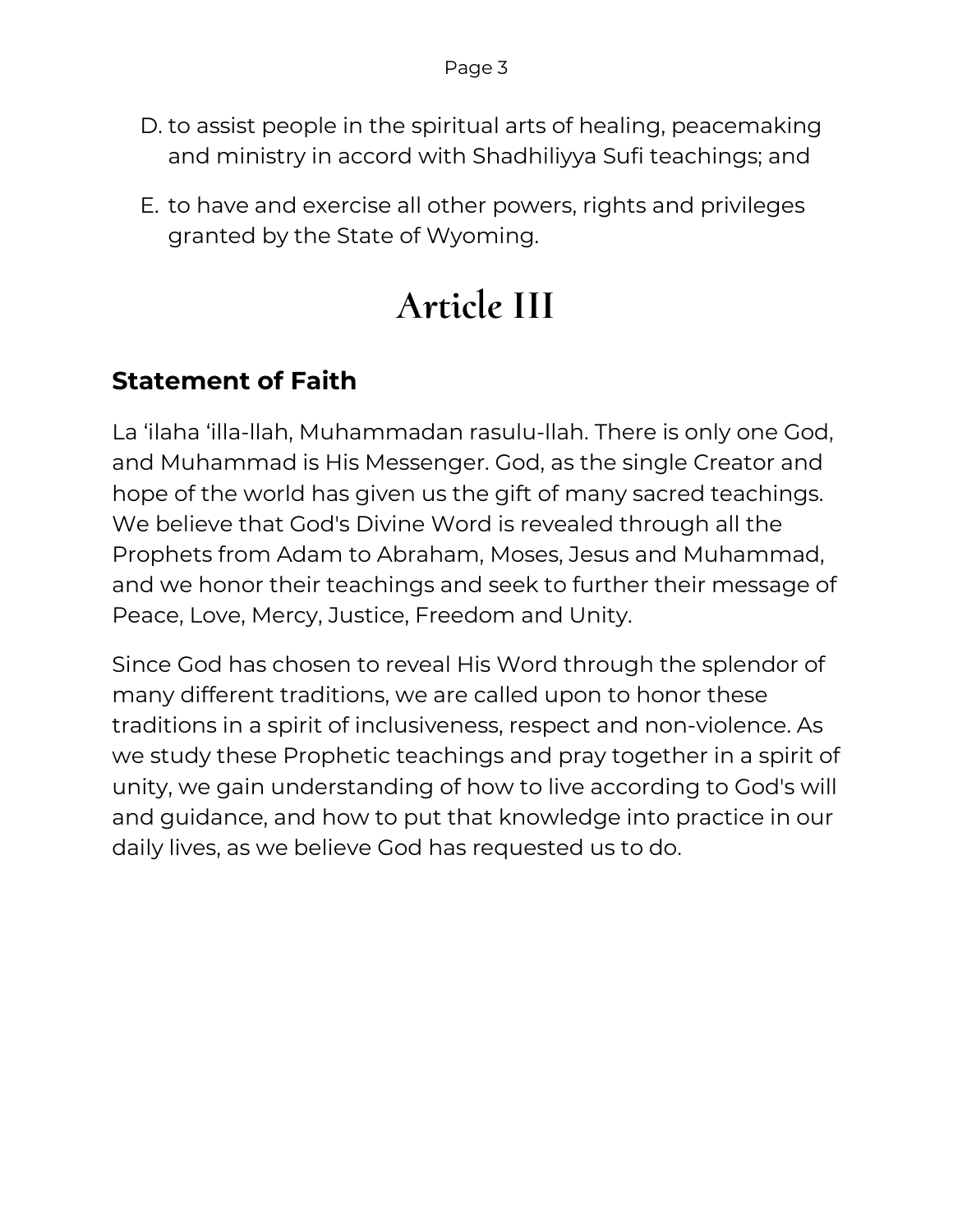# **Article IV**

## **Membership**

#### **Section 4.1 Members.**

A "Member" is a beloved nominated by their regional community to represent their region regarding issues that affect the greater Shadhiliyya Sufi Community of North America. Members of a region are also known as "Regional Council Members." All Directors that make up the Board of Directors AKA "the Board" are also Regional Council members and they serve as members of the Regional Council of their region. All Directors are Regional Council members but not all Regional Council members are Directors.

Each of the eight Regions (defined below) shall have up to seven Regional Council members; a minimum of 3 members is encouraged. Collectively they form the body of Members of the SSC Corporation, as instructed by our guide Sidi Shaykh Muhammad al-Jamal ar-Rifa'I ash-Shadhuli. These Regional Council members oversee the needs and direction of the organization by attending Regional Council members meetings during which they vote on issues and decisions, raise concerns, and take part in discussions necessary for the preservation and implementation of the mission of the SSC.

Each region is encouraged to form the system of councils, outreach, and community support that best suits its needs. Each region may determine its own process for choosing the Regional Council members who represent them within the SSC Corporation. Any region may choose an alternative name for their group of Regional Council members, but for the purposes of the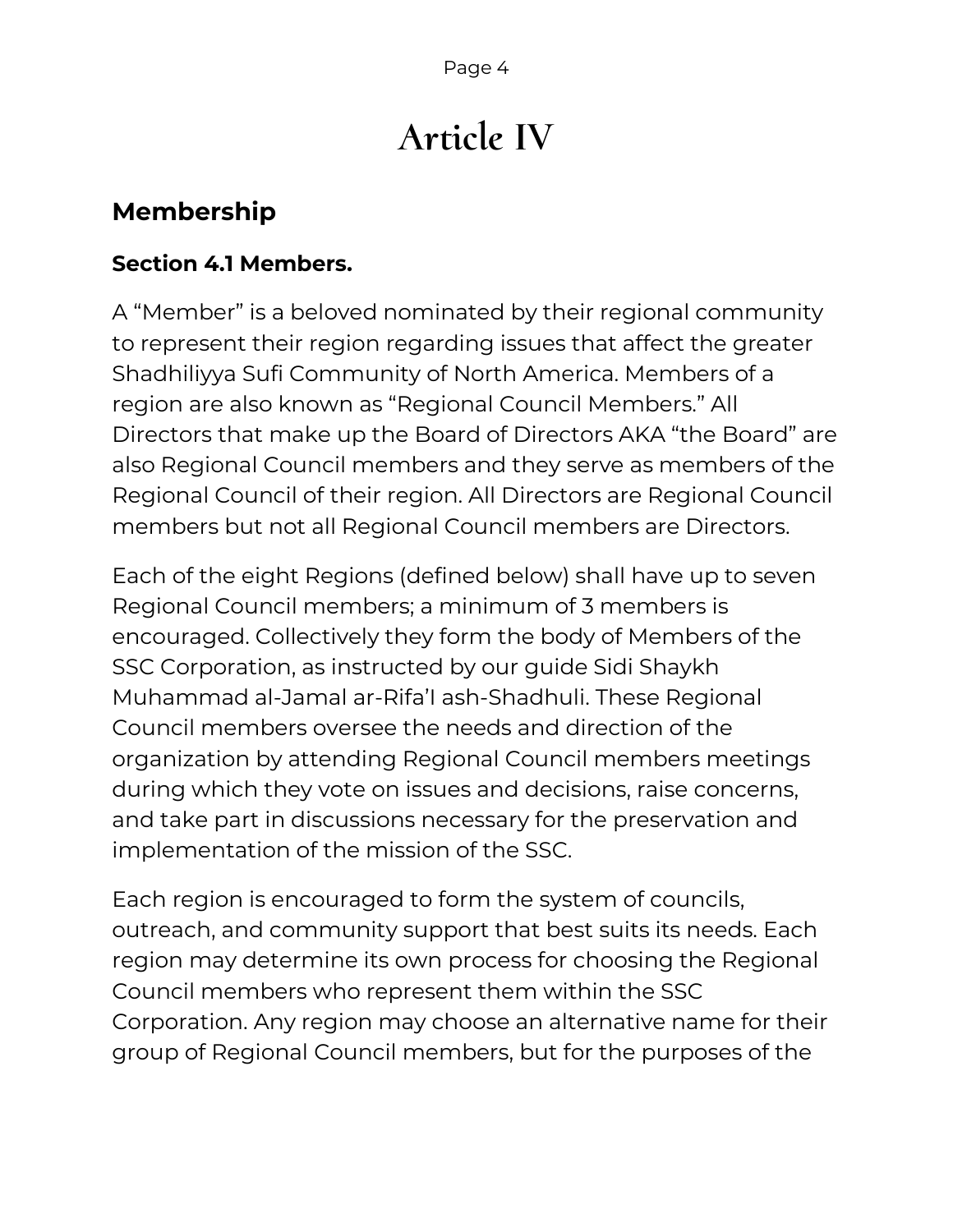#### Page 5

management of the SSC they will be identified as Regional Councils.

Each region shall nominate two of its Regional Council members to serve on the SSC Board of Directors (see Article V, Directors).

The eight geographical Regions are defined as follows:

- 1. Northeast: NY, NJ, CT, RI, NH, VT, MA and ME, Canada from Ontario east.
- 2. Mid Atlantic: PA, OH, MD, DE, VA, WV, NC
- 3. Southeast: FL, GA, LA, SC, MS, AL
- 4. North Central: MN, WI, MI, IN, KY, MO, TN, NE, SD, ND, IA, IL
- 5. South Central: TX, CO, AR, KS, OK
- 6. Southwest: Southern CA (San Luis Obispo and south), AZ, NM, **UT**
- 7. Northern CA: Northern CA (north of San Luis Obispo), NV, HI
- 8. Pacific Northwest: OR, WA, MT, ID, WY, AK, Canada from Manitoba west.

A list of all current Regional Council members shall be maintained by the SSC Secretary. Any changes to the membership of a Regional Council should be reported to the SSC Secretary and include the date a new Regional Council member was elected and the term of service.

Regional Council members shall have the following rights, privileges and responsibilities:

A. Have the right at any meeting, regular or special, by resolution to admit another or others to Regional Council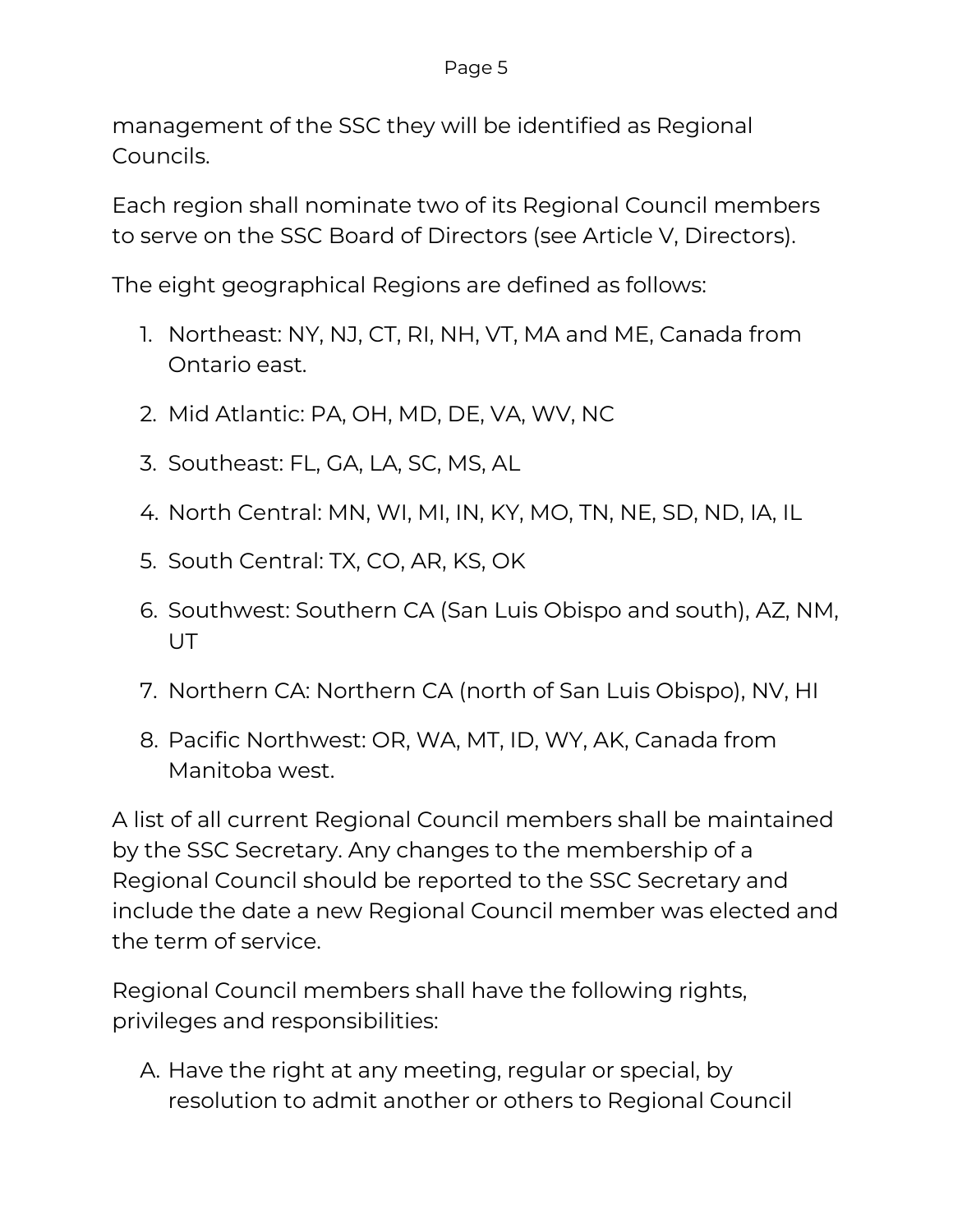membership from among the Shadhiliyya Sufi congregation. Once admitted, Regional Council members from each region represented will constitute a regional Council.

- B. Perform regular religious practices, such as remembrance of the Name of God, prayer to God five times per day, periodic fasts, all night prayer retreats, and donating to the deserving poor.
- C. Serve the needs of the congregation and larger community in cooperation with other members, at community and/or national/international levels.
- D. Review regular reports, from the board and administrative councils of the corporation, and offer feedback in order to keep the activities of the Corporation aligned with the purposes, statement of faith and guiding principles as may be adopted from time to time by the Corporation.
- E. Approve any proposed merger or dissolution of the Corporation.
- F. Nominate Directors as provided in these Bylaws, as provided by these bylaws.

No person may hold more than one Regional Council membership. Membership in this Corporation shall not vest in any Regional Council member any right to distributions from the Corporation during the existence of the Corporation but shall only entitle the Regional Council member to vote at meetings of the Regional Council members. Regional Council memberships and voting rights are non-assignable.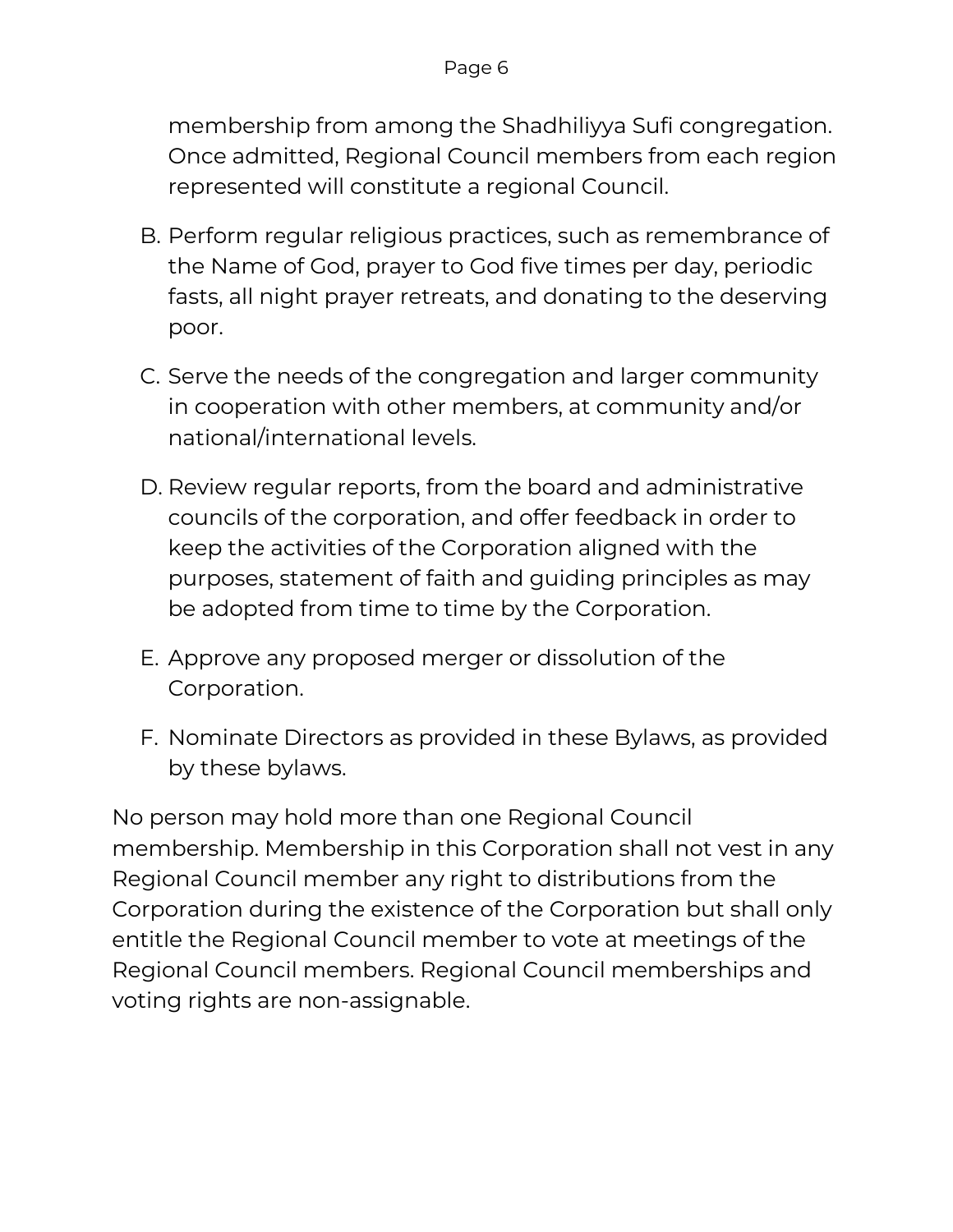#### **Section 4.2 Termination of Membership.**

Regional Council members shall be elected for terms of two or three years to ensure that a minority of Regional Council members are elected or re-elected each year. Regional Council members may be re-elected indefinitely by their region.

Regional Council members shall serve for the period for which they were elected and admitted until a successor has been elected and admitted, or until their prior resignation, expulsion or death, under Article VIII of these bylaws.

### **Section 4.3 Place of Meetings.**

Notwithstanding anything to the contrary in these Bylaws, any meeting, whether regular, special or adjourned, of the Members of this Corporation may be held at any place within or without Wyoming which has been designated by the Board of Directors ("Board").

#### **Section 4.4 Regular Meetings.**

Two to three annual meetings of all Regional Council members and the SSC Board of Directors shall be held via video conference or telephone conference. At the end of each meeting the group will decide whether to meet four months hence or 6 months hence. Meetings will occur on days that do not coincide with legal holidays and are at least three weeks after the last day of the month of Ramadan.

#### **Section 4.5 Special Meetings.**

Any Officer of the Corporation or any three Regional Council members may call a special meeting of the Regional Council members at any time.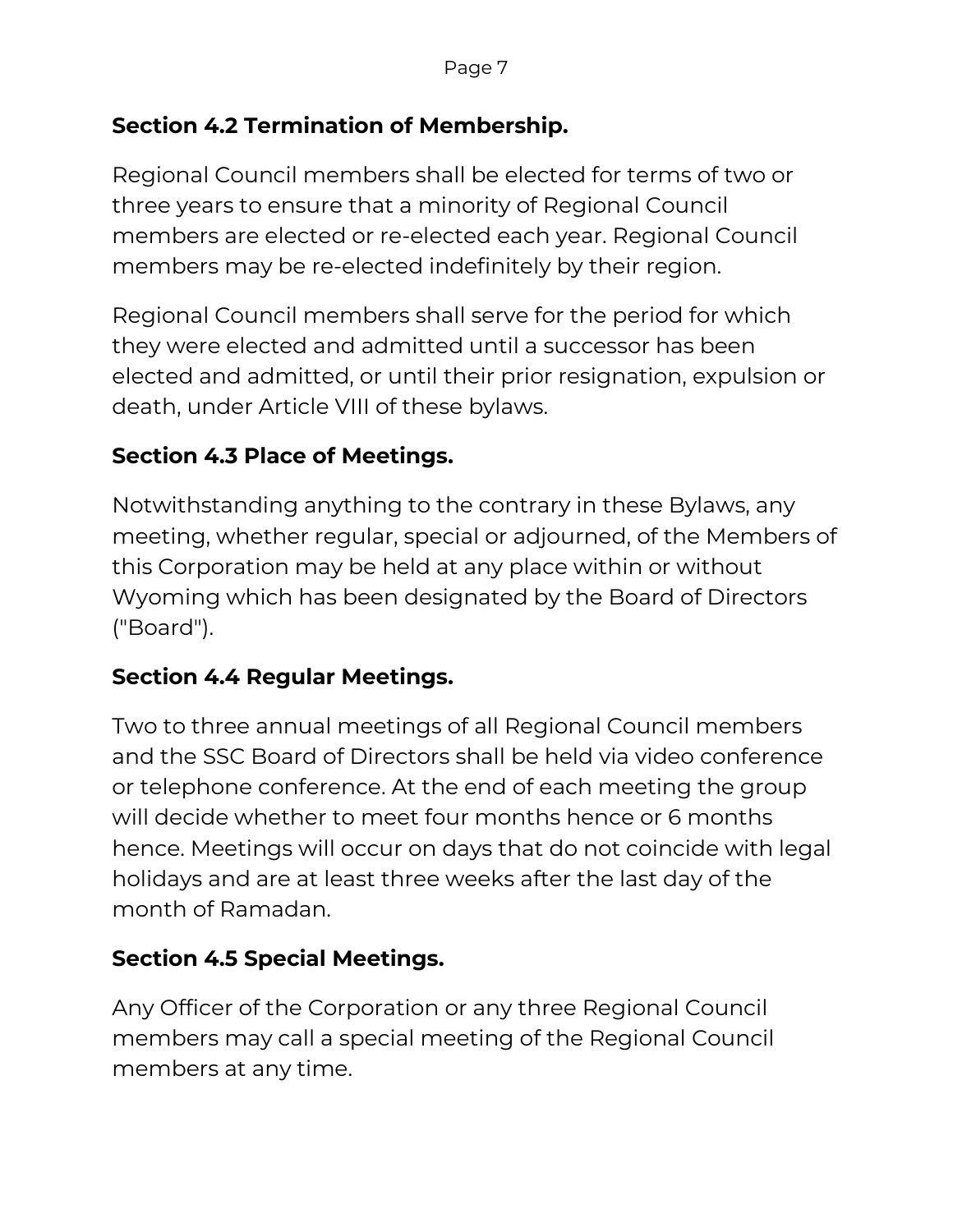#### **Section 4.6 Notice of Meetings.**

Written notice of meetings of Members shall be given personally or by mailing by first class, registered or certified mail, Add or by email,. to each member, at his/her last known address, postage prepaid, or by email at his/her last known email address, a notice of the meeting at least ten (10) days and not more than sixty (60) days before the time fixed for holding the meeting.

Notice of any meeting of Members shall specify the place and/or conference line, the day and the hour of meeting, a description of any matter(s) to be approved that involve conflicts of interest, indemnification, amendment of articles or bylaws, merger, sale of major assets, or dissolution, as described in Section 17-19-705z(c)(ii) of the Wyoming Nonprofit Corporation Act, and in case of a special meeting as provided by the Act, the general nature of the business to be transacted. In addition, the Corporation shall also give notice of a matter a Regional Council member intends to raise at the meeting if requested in writing to do so by a person entitled to call a special meeting; and the request is received by the Chair or Secretary at least ten (10) days before the Corporation gives notice of the meeting.

#### **Section 4.7 Quorum.**

At all meetings of the Members, whether regular, special or adjourned, the presence in person of one third of the Regional Council members, or twenty Regional Council members (whichever is less) shall constitute a quorum for the transaction of business.

#### **Section 4.8 Adjournments.**

Any business which might be done at a regular meeting of the Regional Council members may be done at a special or at an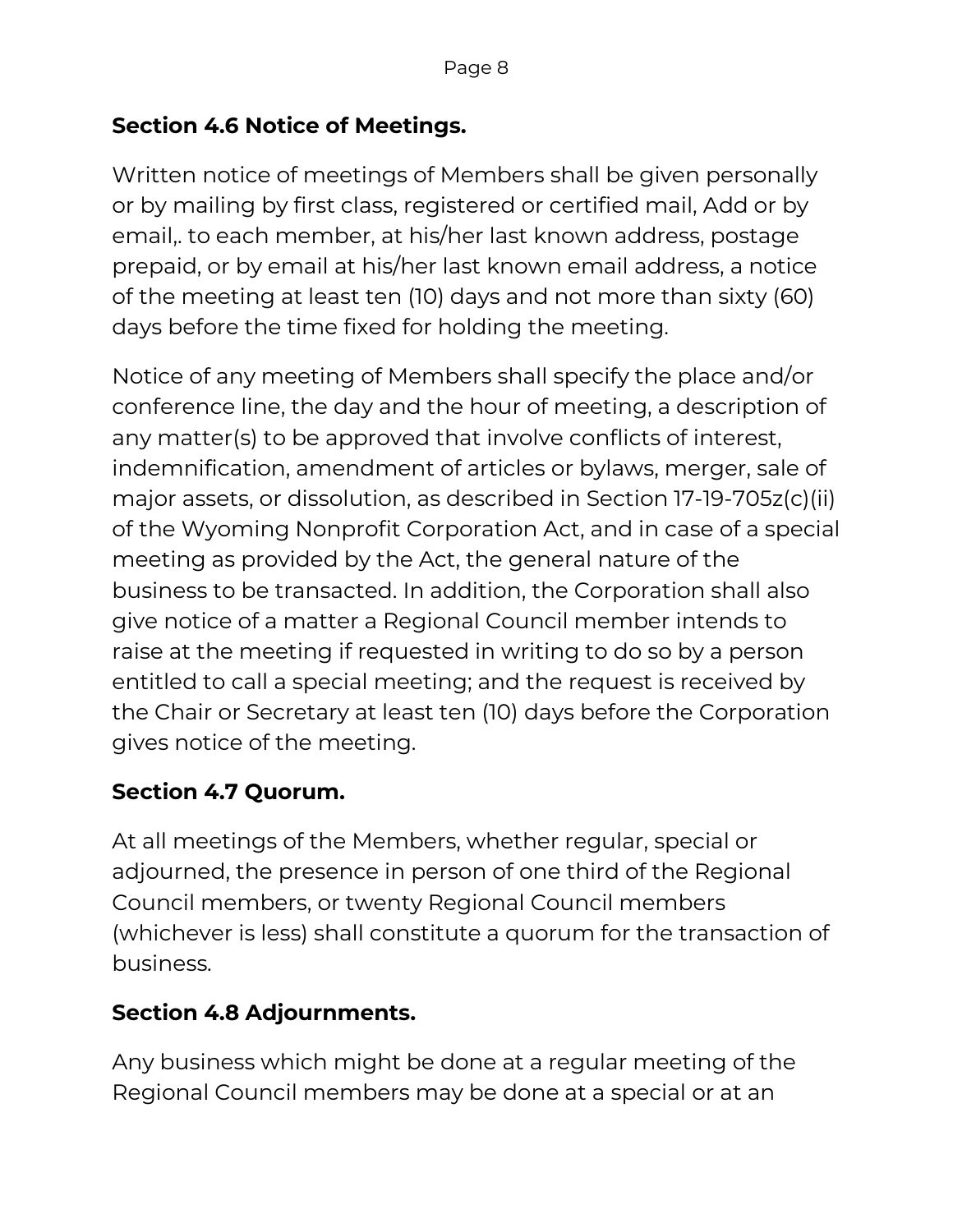adjourned meeting. If no quorum is present at any meeting of the Regional Council members, such meeting may be adjourned by those present from day to day or from time to time until a quorum is obtained. In that case, no notice needs to be given of the adjourned meeting.

#### **Section 4.9 Waiver and Consent.**

The transaction of any meeting of Members, however called or noticed (for example, a special or emergency meeting) shall be as valid as though conducted at a meeting duly held after regular call and notice, if a quorum is present, and if either before or after the meeting, each of the Regional Council members not present, provides a written waiver of notice or a consent to the holding of such meeting, or an approval of the minutes of the meeting, such approval to be implied if no written objection is lodged with the Secretary of the Corporation within a month of receiving a copy of the minutes.

Any action that may be taken at a meeting of the Members may be taken without a meeting if notice is given to all Regional Council members and it is authorized in writing (including by email) by at least 80% of the Regional Council members who would be entitled to vote at a meeting for such purpose, and filed with the Secretary of the Corporation.

#### **Section 4.10 Action without Meeting/Ballots.**

Any action required or permitted to be taken at any regular or special meeting of Members may be taken without a meeting if the written ballot of every Regional Council member is solicited, if the Regional Council members are given the opportunity to vote for or against each action, if the required number of signed approvals in writing, setting forth the actions so taken is received,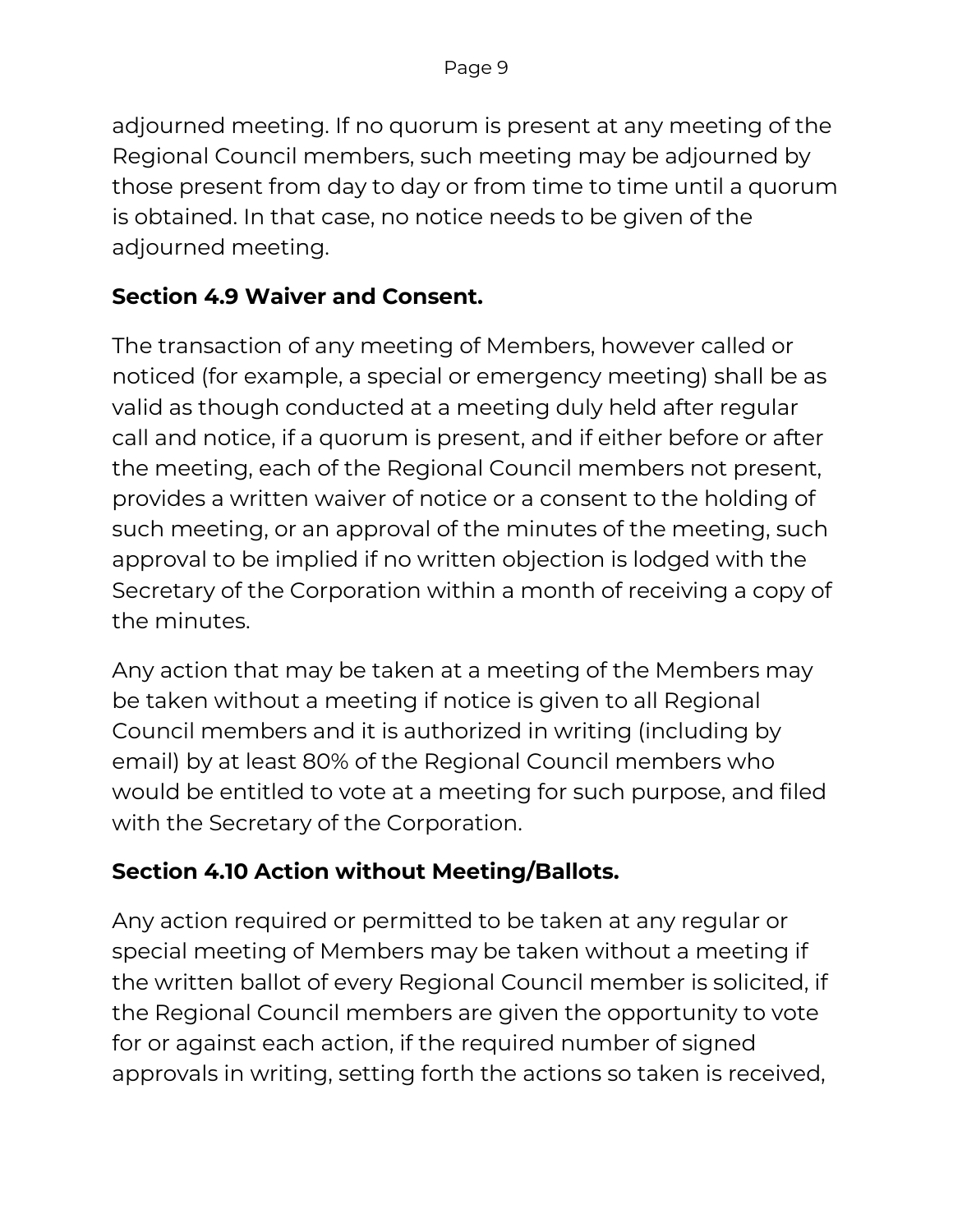and if the requirements of subdivision c. of this section are satisfied.

Ballots may be solicited and responses submitted by either email, postal or private mail delivery services.

All solicitations of ballots shall indicate the number of responses needed to meet quorum requirements, the percentage of approvals necessary to approve each matter, and the time by which the ballot must be returned to be counted.

Approval by written ballot pursuant to this section shall be valid only when the number of ballots cast equals or exceeds the quorum required to be present at a meeting authorizing the action, and the number of approvals equals or exceeds the number of votes that would be required to approve the action at a meeting at which the total number of votes cast was the same as the number of ballots cast.

## **Section 4.11 Voting Rights.**

Only persons whose names stand on the membership records of the Corporation on the day of any meeting of Members, shall be entitled to vote at such a meeting.

Every Regional Council member entitled to vote at any election for Directors shall be entitled to one vote. Section 4.12 Integrative Decision Making.

#### **Section 4.12 Integrative Decision Making.**

Decisions by the Regional Council members at any meeting of Members will be by consent of those present, such that a proposed decision will be modified in order to address any principled and paramount objection raised by a Regional Council member before it is accepted. The Regional Council members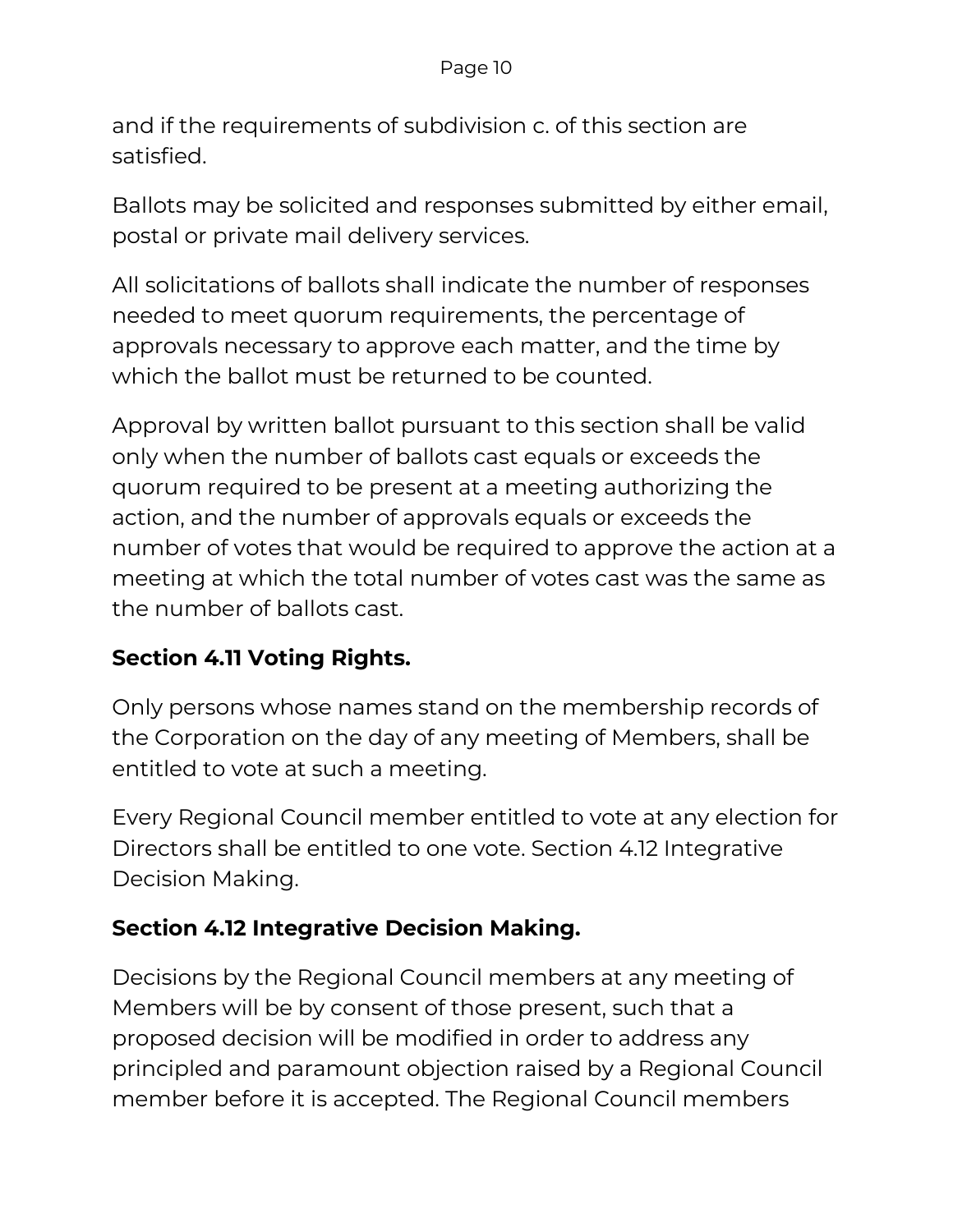may decide by consent that a particular decision or class of decisions can be referred to a circle or committee, or that it can be decided by majority vote. A principled objection is one that can be explained and understood as based on a principle or principles that are accepted as valid guidelines for the Corporation or other relevant body, whether written or not. A paramount objection is one that prevents a party feeling that they can support the decision as a matter of integrity, because of the breach of principle, even in the context of current practical constraints.

### **Section 4.13 Associate Membership.**

At the option of the Directors, individuals or organizations that do not qualify for membership in the Corporation but are in agreement with its purposes may apply for associate membership. Those admitted as Associate Regional Council members shall not constitute a legislative body to pass resolutions binding upon the Corporation nor shall associate membership constitute membership in this Corporation. Associate Regional Council members shall have no vote, shall have no equity interest in the property in the Corporation, and shall have no rights to vote upon its disposal. Organizations admitted as associate Regional Council members and which qualify under the Articles of Association and Article XIV of these Bylaws will be preferred as recipients in the event the Corporation is dissolved and its assets distributed.

#### **Section 4.14 Proxies.**

Voting by proxy is not allowed.

## **Section 4.15 Participation in Meetings by Video Conferencing.**

Regional Council members may participate in a meeting through use of conference telephone, electronic video screen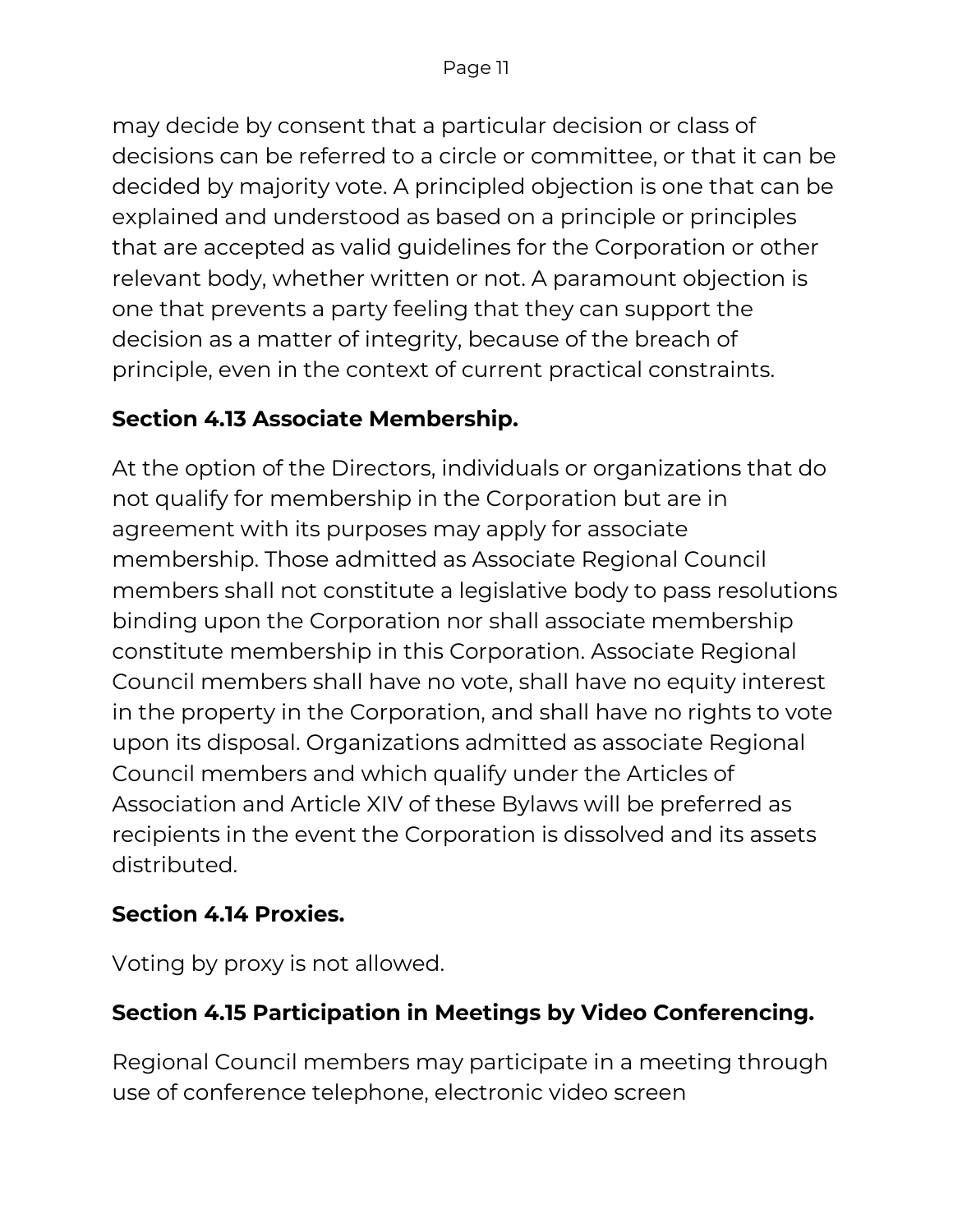communication, or other communications equipment. Participation in a meeting through use of conference telephone pursuant to this Section constitutes presence in person at that meeting as long as all Regional Council members participating are able to hear one another. Participation in a meeting through use of electronic video screen communication or other communications equipment (other than conference telephone) pursuant to this Section constitutes presence in person at the meeting so long as all Regional Council members participating in the meeting can communicate with all of the other Regional Council members concurrently, each Regional Council member is provided the means of participating in all matters before the meeting, including the capacity to propose, or to interpose an objection to, a specific action to be taken, and the Corporation adopts and implements some means of verifying that the person communicating by telephone, electronic video screen, or other communications equipment is a Regional Council member or other person entitled to participate in the meeting, and that all actions of, or votes by the meeting are taken or cast only by the Regional Council members.

# **Article V**

## **Directors**

Directors are Regional Council members who are nominated and elected to serve on the SSC Board of Directors.

## **Section 5.1 Powers.**

Subject to limitations of the Articles and these Bylaws and of pertinent restrictions of the Wyoming Nonprofit Corporations Act, all the activities and affairs of the Corporation shall be exercised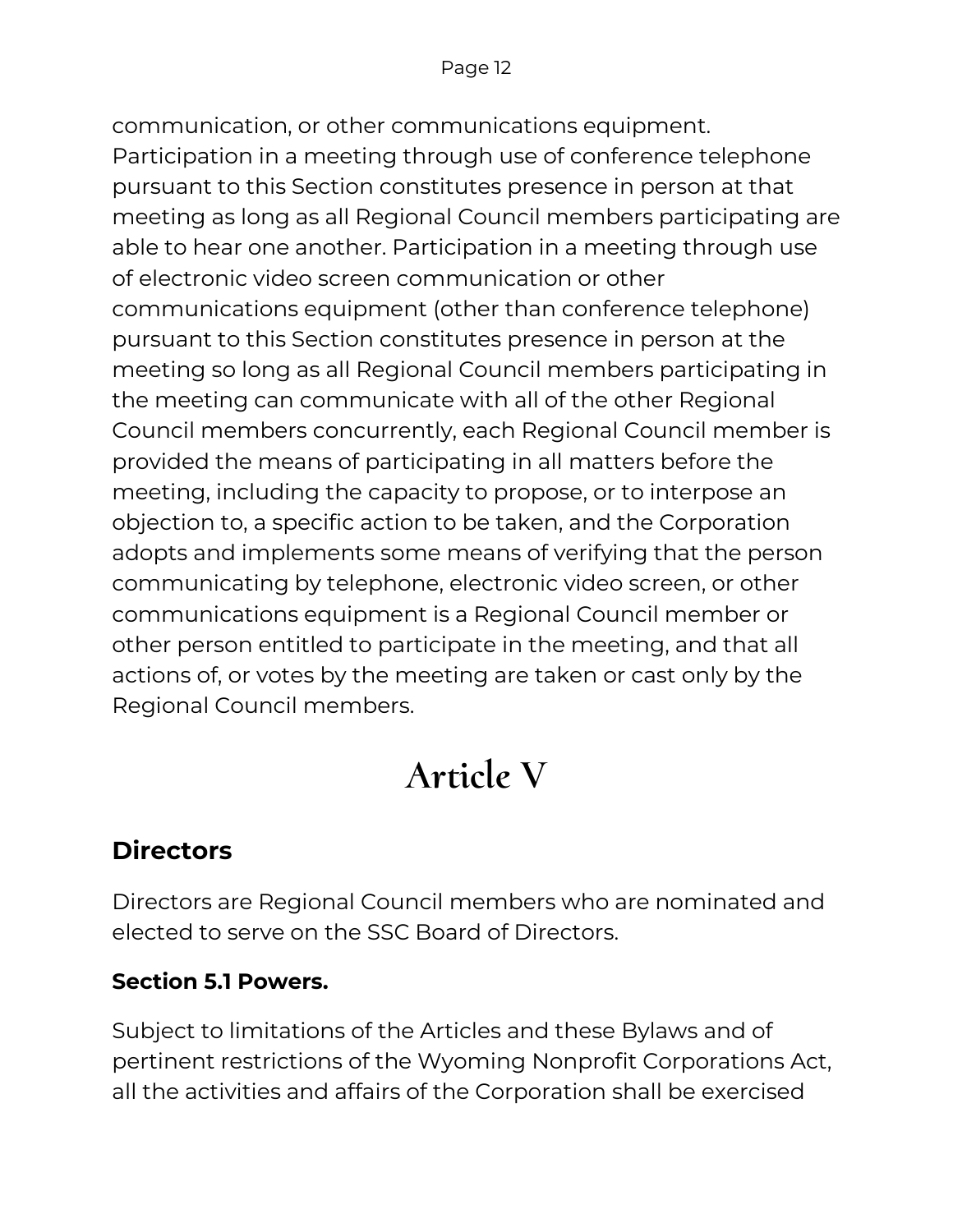by, or under the direction of, the Board of Directors. The Directors will promote the purposes of the Corporation as set out in Article II, and act in accordance with the statement of faith as set out in Article III, as Trusted Servants of God and in service to the congregation, striving through mutual consultation and support to work as One Hand and One Heart. Without prejudice to such general powers, but subject to the same limitations, it is hereby expressly declared that the Board shall have the following powers in addition to the other powers enumerated in these Bylaws:

- A. To select and remove all the officers, agents and employees of the Corporation, prescribe such duties for them as may not be inconsistent with law, with the Articles of Incorporation, or with these Bylaws, fix the terms of their offices and their compensation.
- B. To make disbursements from the funds and properties of the Corporation as are required to fulfill the purposes of this Corporation as are more fully set out in the Articles of Incorporation, and generally to conduct, manage and control the activities and affairs of the Corporation and to make rules and regulations not inconsistent with law, with the Articles of Incorporation or with these Bylaws, as they may deem best.
- C. To adopt, make and use a corporate seal and to alter the form of such seal from time to time as they may deem best.
- D. To borrow money and incur indebtedness for the purposes of the Corporation and to cause to be executed and delivered therefore, in the corporate name, promissory notes, bonds, debentures, deeds of trust, mortgages, pledges, hypothecations, or other evidences of debt and securities therefor.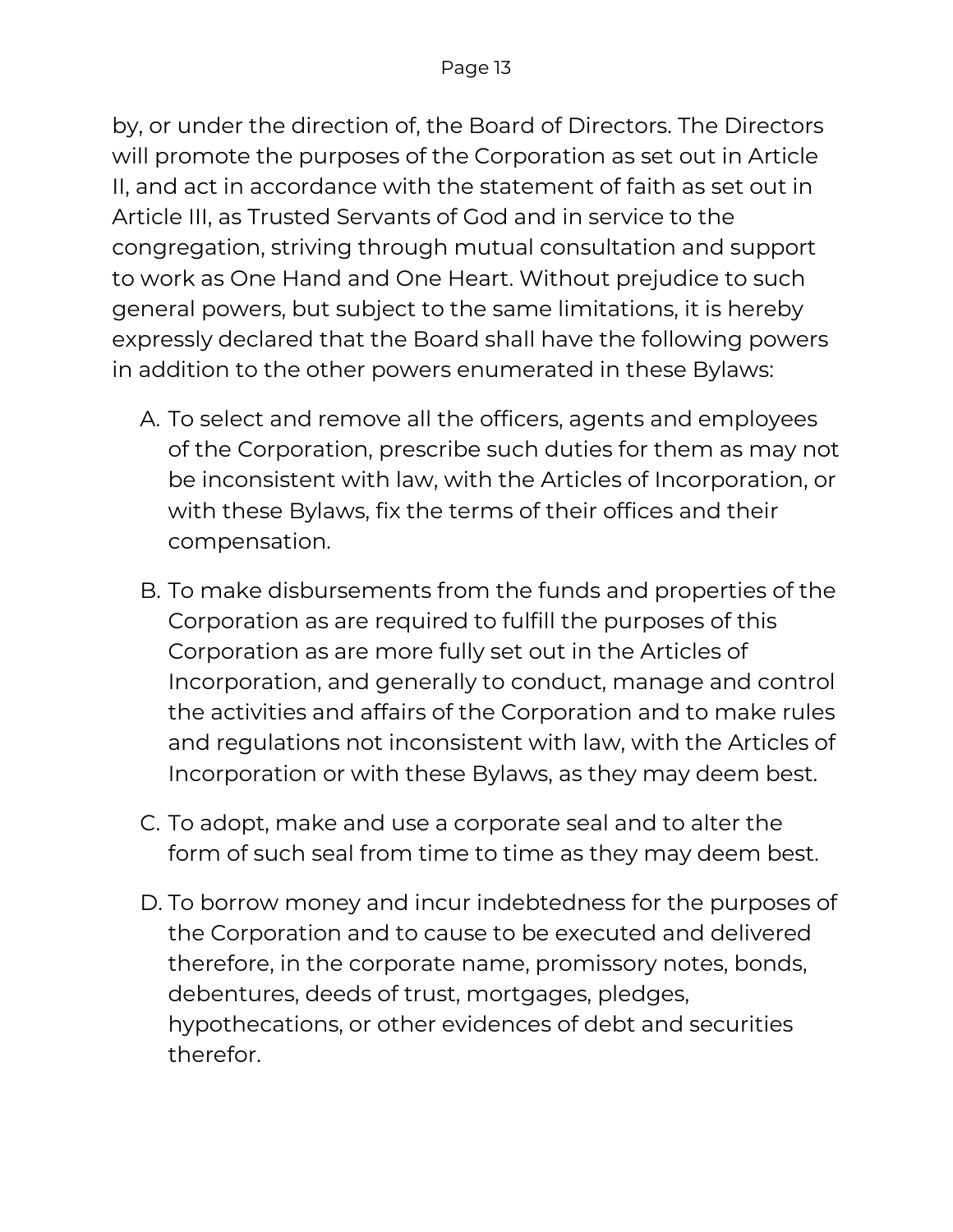E. To the extent permitted by the exempt status of the organization, to carry on a business at a profit and apply any such profit that results from the business activity to any activity in which it may legally engage.

#### **Section 5.2 Number of Directors.**

The authorized number of Directors of the Corporation shall be not less than five (5) and not more than twenty-five (25), with the exact number to be determined from time to time by the Directors until changed by an amendment of the Articles of Incorporation or by an amendment to these Bylaws. The number may be changed by the consent of the Regional Council members entitled to vote in accordance with Section 4 of these articles.

#### **Section 5.3 Selection and Tenure of Directors.**

- A. All nominees to the Board of Directors will be presented to the Board of Directors from the Regional Council of a region. The Board of Directors will elect the nominee if it is deemed that the nominee meets the requirements of service established in these bylaws. New board members will no longer be voted in during annual member meetings.
- B. The Board of Directors may choose to deny a nominee if there exists a principled or paramount objection to the nominee serving as a Director. If so then the Board of Directors and the Regional Council will enter into a Shura Process with good faith with the intention of resolving objections or finding an alternative nominee from that region. If the Shura Process is unsuccessful then the Board of Directors and the Regional Council will enter into an arbitration process with a mutually agreed upon arbitrator.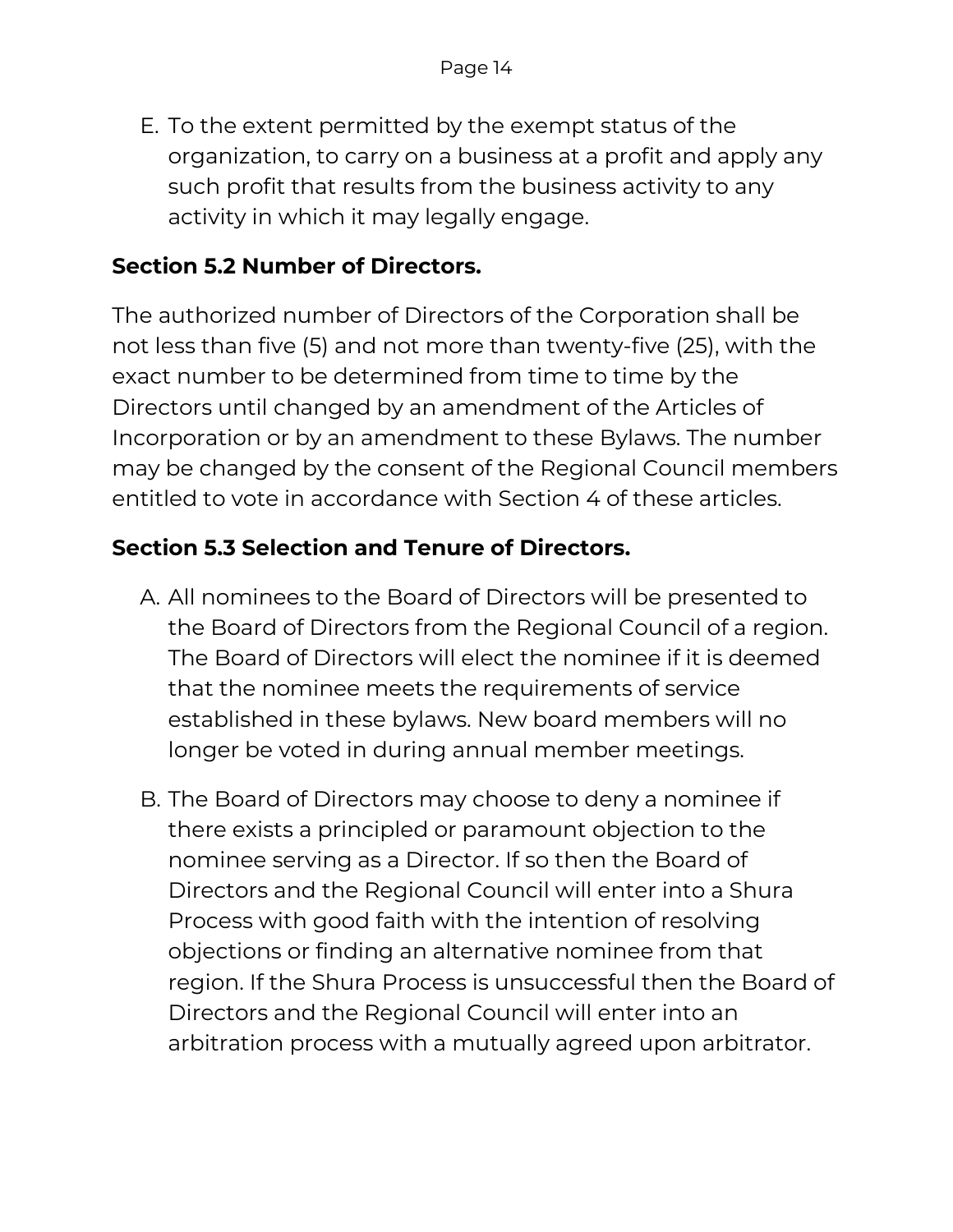- C. Each Regional Council is entitled to nominate up to two candidates as needed to maintain a total of two Directors representing it. Each such Director shall serve for a period of two (2) years. A Director may be elected for a term of less than, or more than, two years in order to stagger the tenures of Directors. The intention for staggering the terms of tenure is to ensure a balanced flow of Regional Council members coming and going from the Board of Directors.
- D. The Northern California Regional Council, however, may nominate a third Director who lives on or close to the "Land" in Pope Valley CA to represent the needs and concerns of the "Land" formerly known as the Mother Center and or the New Land.
- E. If at any time there are fewer than three serving members in the Board of Directors, then the entire Regional Council membership shall hold a special meeting as one body (see section IV.5) for the purpose of nominating and electing Directors to fill as many vacancies as possible on the Board of Directors. Eight Directors must be elected in this manner before the Directors resume the process of electing nominees from each Region as outlined earlier in these bylaws.
- F. In addition to the members elected as Directors as above, four additional directors may serve ex-officio:

Murshid (spiritual leader) in North America acknowledged by the Board on behalf of the Shadhiliyya Sufi Communities; an Executive Director, a General Manager of any Center created by this corporation and a representative of the University of Sufism's Board of Directors.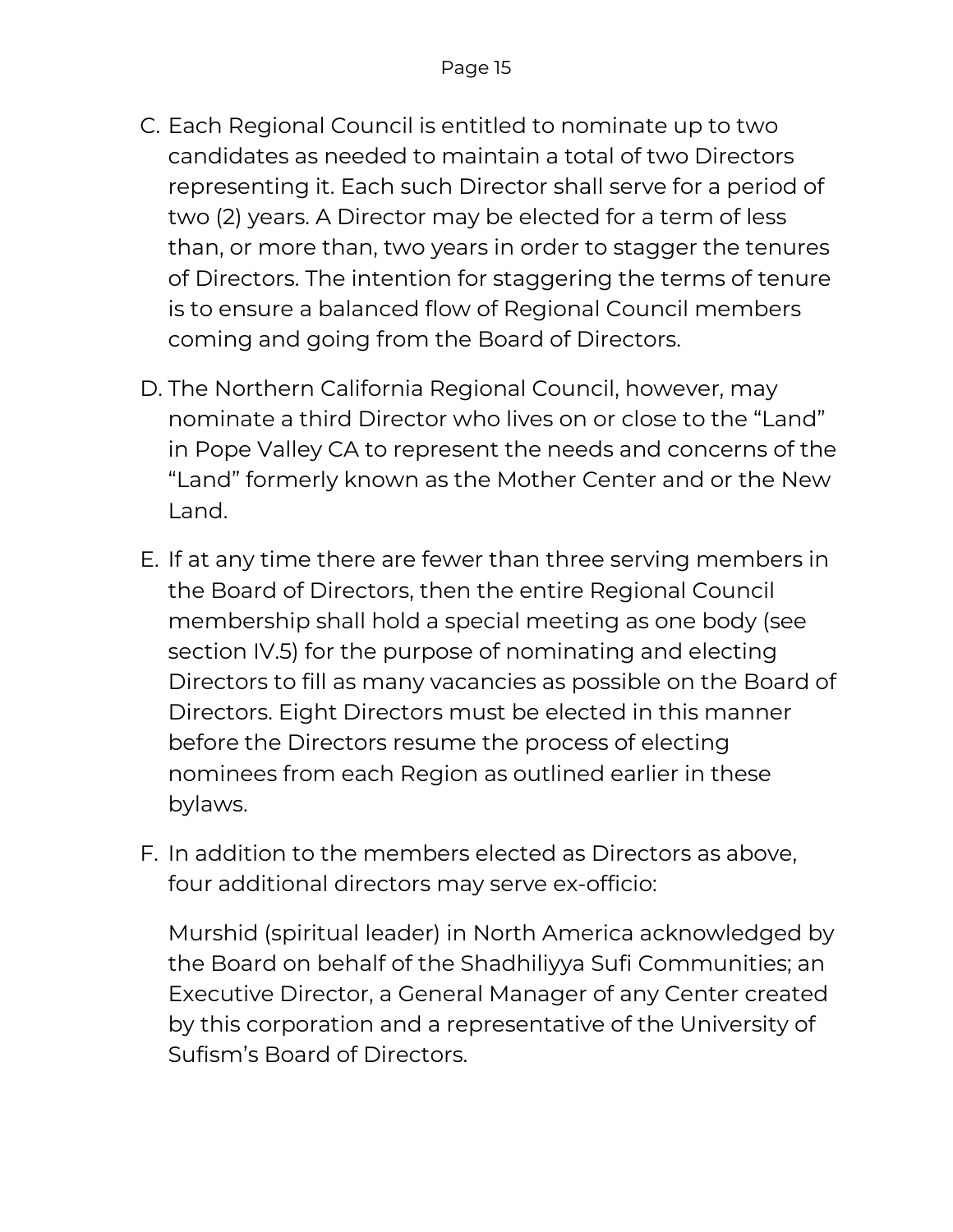#### **Section 5.3a.**

All currently elected Directors are considered "active", with all of the rights and responsibilities as stated in these Bylaws, unless a written request is submitted applying for "inactive" status for personal or medical reasons. Inactive Directors will not attend any meetings associated with SSC Board related business meetings or communications, nor retain any of the rights stated in Section 5.1 of these Bylaws while inactive. Inactive status is granted for 3 months, with the option of requesting extensions of 3-month intervals. An inactive status will not exceed 12 months. Inactive Board Directors may continue to serve on SSC Board committees. All changes to a Director's status from active to inactive, inactive to active, or inactive extensions requires Board of Director's approval.

### **Section 5.4 Qualifications.**

Each Director must respect without reservation the purposes and Statement of Faith of the organization for purposes of corporate governance. Violation of this provision is grounds for removal. In addition, all potential Directors must:

- A. Be nominated by your Regional Council and elected by the Board of Directors, or be appointed by the Board of Directors if no nominee is put forward..
- B. Be willing and able to give 4-8 Hours per week.
- C. Be available for one or two board meetings a month.
- D. Be able to serve on at least one committee.
- E. Are willing to contribute working skills the board needs, such as: administrative, legal, computer, non-profit management, accounting, fundraising, grant writing, community building, leadership, conflict resolution, and more.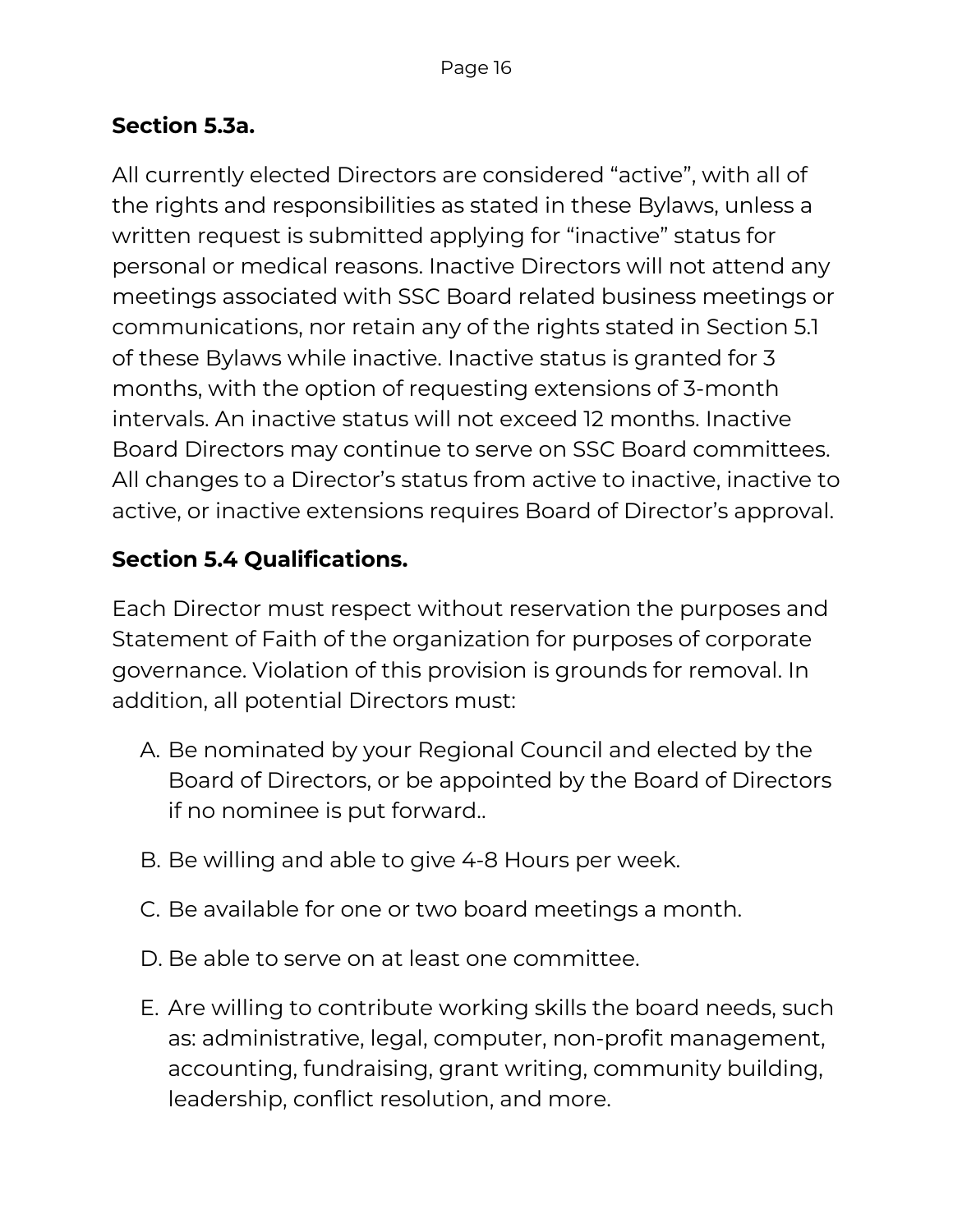- F. Be accountable and responsive to communications by email, text and phone.
- G. Understand and support SSC's Mission, Intentions, and Commitment to Service.
- H. Sign a confidentiality agreement.
- I. Uphold and obey all existent SSC bylaws.
- J. Uphold and obey all International, Federal, State, and Local municipality laws and regulations.
- K. Be responsible for your own spiritual walking and self-care.
- L. Be a good team player.
- M.Be committed to serving the greater good of all community members and communities.

#### **Section 5.5 Removal of Directors.**

Director may be removed from office if any of the following has been found to have occurred:

- A. The Director becomes physically, mentally, emotionally, or spiritually incapacitated or his/her inability to serve is established in the minds of the Regional Council members.
- B. He/she chooses to leave the path.
- C. An undisclosed and/or unapproved conflict of interest is found to exist between the Director and the Corporation.
- D. The Director is found to have engaged in activities that are directly contrary to the interests of the Corporation.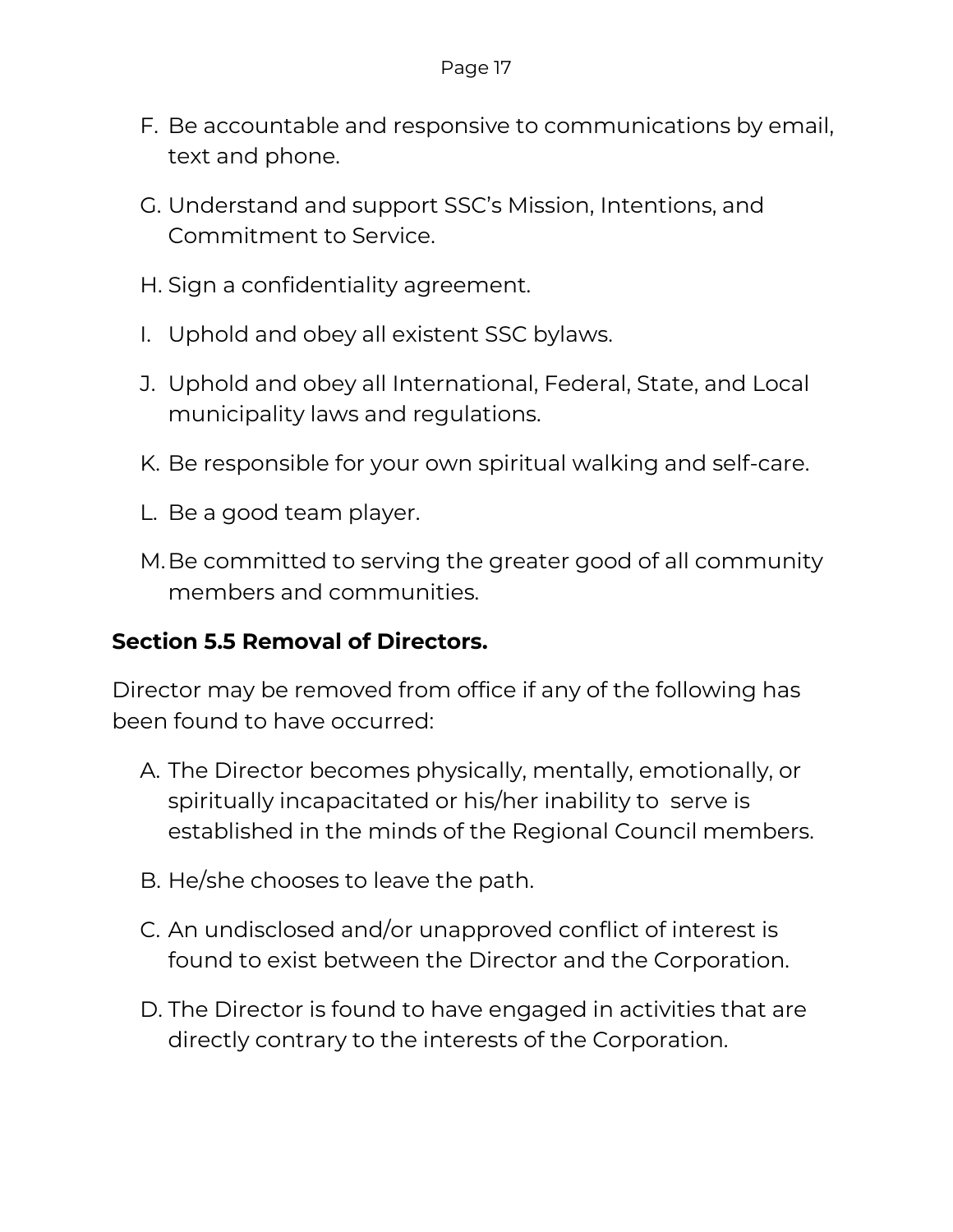- E. The Director is found to be engaged in the misrepresentation of the Corporation and its policies to outside third parties, either willfully, or on a repeated basis.
- F. The Director does not continue to meet the qualifications set forth in Section 5.4.
- G. The Director fails to actively participate in the activities of the Board, as evidenced, for example, by failure to attend three (3) or more Board meetings in a row without giving timely and reasonable explanations for each absence.
- H. If the Director has knowingly or unknowingly violated any International, Federal, State, County, or Local Municipality law or regulation that has a direct effect on the status or functioning of the Corporation. If not yet convicted, the Director will be moved to an inactive status and removed after a period of 12 months if there remains no legal resolution of the situation. If convicted, the Director will be immediately removed.

Before any such removal occurs, the Director will be advised of the allegation and the basis for the same, and will be given an opportunity to present any contrary evidence, or explanation he/she may have to the Board and/or the Regional Council members. Removal must be by a vote of the Regional Council members present at a meeting for which due notice was given of the proposal to remove.

Any Director so removed has the right to appeal to a group of persons identified in Article VIII of these Bylaws.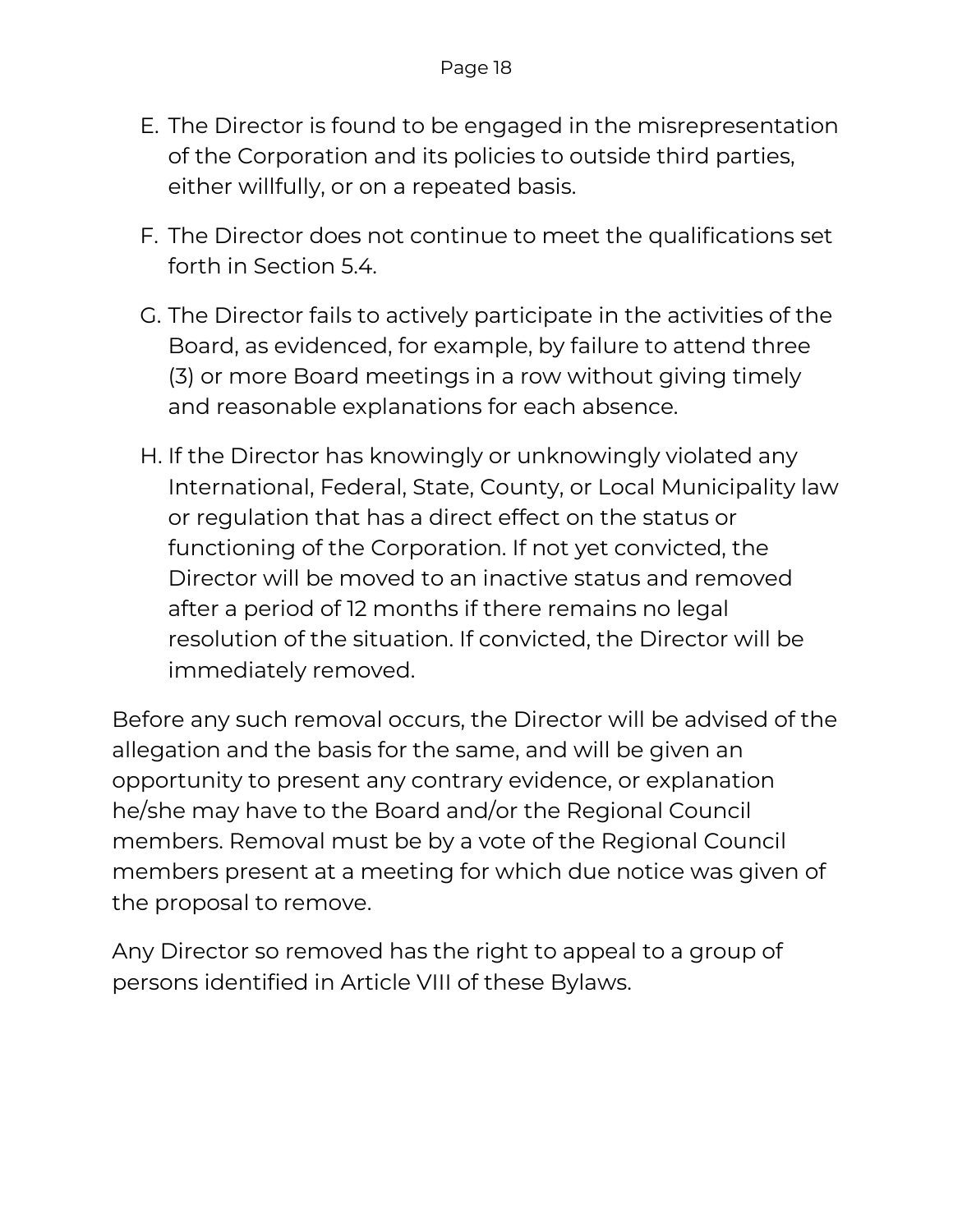#### **Section 5.6 Resignation of Directors.**

Any Director may resign effective upon giving written notice to the Board, the Chair, or the Secretary unless the notice specifies a later time for the effectiveness of the resignation.

If the resignation is to take place at some point in the future, a successor may be nominated by the respective Regional Council and confirmed by the SSC Board of Directors to take office when the resignation becomes effective as per the conditions and procedures set forth in section 5.7 (below) of these bylaws.

### **Section 5.7 Vacancies.**

A vacancy or vacancies in the Board shall be deemed to exist in case of the death, resignation or removal of any Director, or if the authorized number of Directors is increased.

The Board may declare vacant the office of a Director who has been declared of unsound mind by a final order of court, or convicted of a felony, or has been found by a final order or judgment of any court to have breached any duty arising under the Wyoming Nonprofit Corporation Act.

No reduction of the authorized number of Directors shall have the effect of removing any Director prior to the expiration of the Director's term of office. Vacancies will be managed using the following guidelines:

- A. A Regional Council whose Director has resigned or been removed will be informed of the Director's resignation or removal.
- B. The Regional Council who nominated that Director will be given three months to offer a replacement nominee.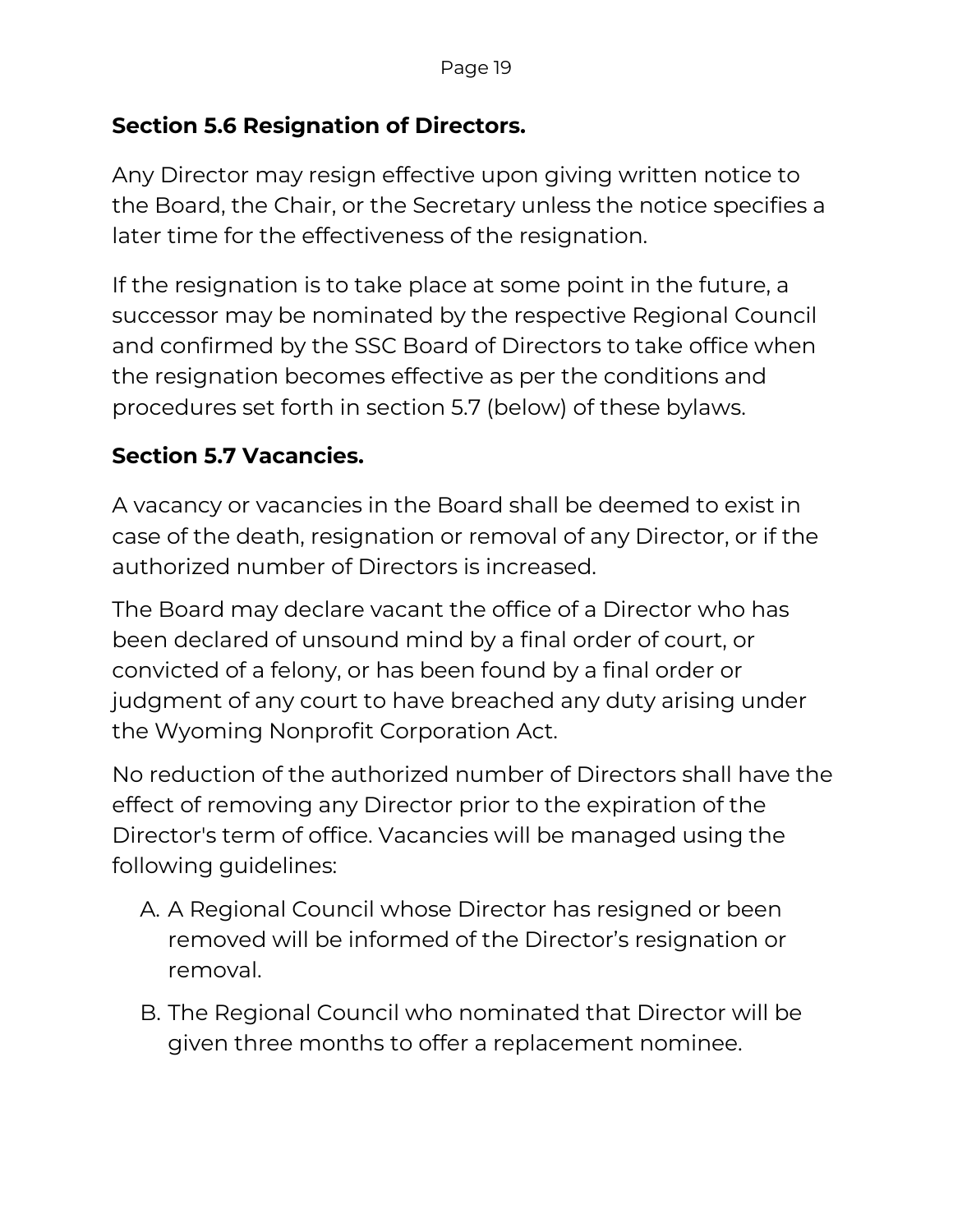- C. If that Regional Council is unable to nominate a replacement nominee within three months, the Board of Directors may choose to fill the vacancy.
- D. If the Board of Directors chooses to fill the vacancy, it will first look for a willing and eligible nominee within the region of the Director who resigned or was removed.
- E. If the Board of Directors is unable to find a willing and eligible nominee within the region of the Director who resigned or was removed, the Board of Directors may choose to seek a nominee outside of that region. If a willing and eligible nominee is found, they will be known as an Interim Nominee.
- F. An Interim Nominee who is elected to the Board of Directors will serve a two year term and will be known as an Interim Director. This Interim Director will not be associated with a region.
- G. If a Regional Council has a principled and paramount objection to an Interim Nominee, then the process of Shura and arbitration will be applied. See section 5.3.

#### **Section 5.8 Place of Meetings.**

Notwithstanding anything to the contrary provided in these Bylaws, any meeting (whether regular, special or adjourned) of the Board of Directors of the Corporation may be held by conference telephone or at any place within or without Wyoming that has been previously designated for that purpose by resolution of the Board of Directors or by the written consent of all the members of the Board.

#### **Section 5.9 Regular Meetings.**

Regular meetings of the Board may be held without call or notice immediately after the adjournment of each meeting of Regional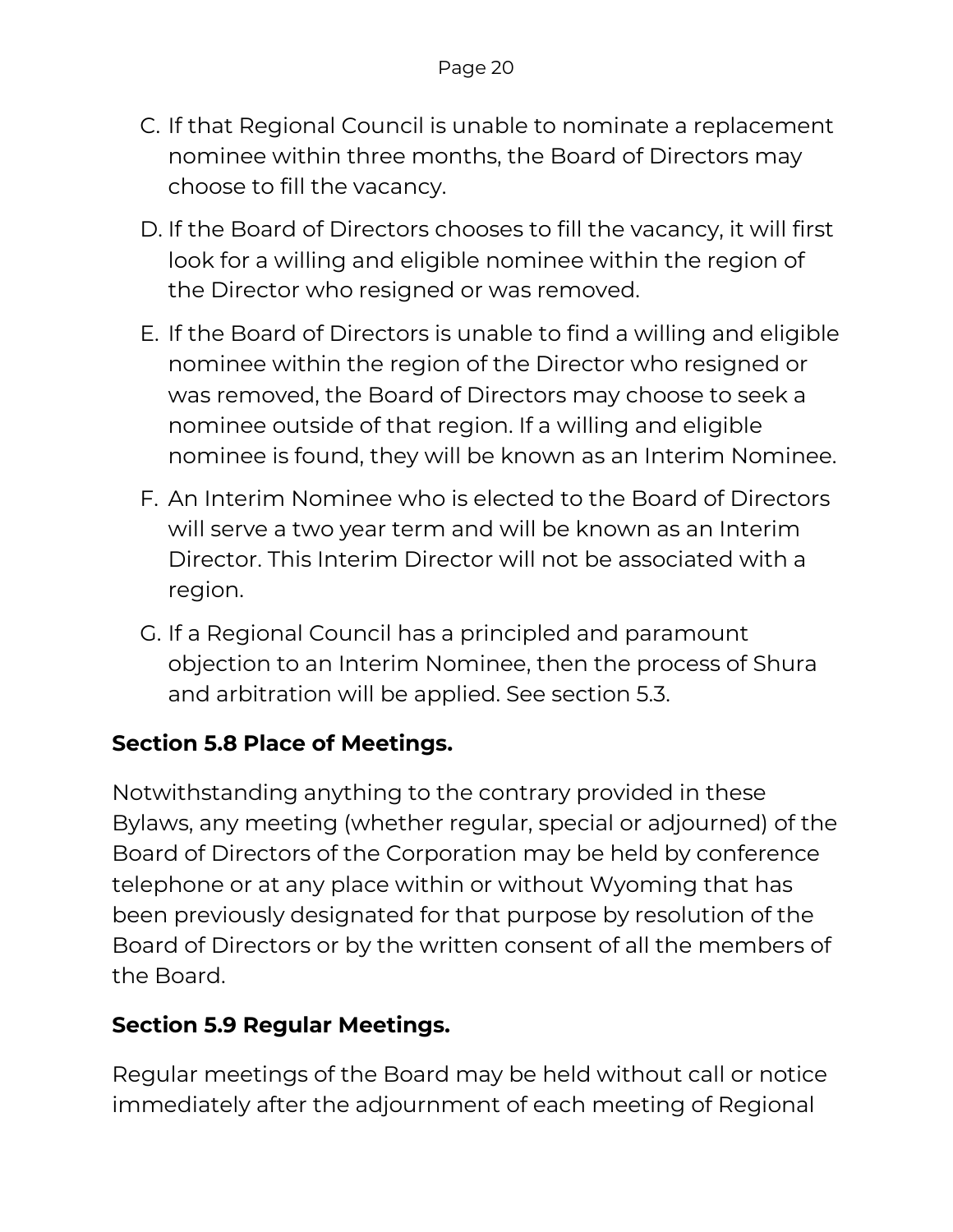Council members, otherwise notice shall be given as for special meetings.

#### **Section 5.10 Special Meetings.**

Special meetings of the Board of Directors may be called at any time by the Chair, any Vice Chair, the Secretary, or twenty percent (20%) or more of the Directors then in office.

### **Section 5.11 Notice of Special Meetings.**

Special meetings of the Board shall be held upon seven days notice by first class mail or a twenty-four hour notice given personally or by telephone, including a voice messaging system or other system or technology designed to record and communicate messages, facsimile, electronic mail, or other electronic means. The notice shall be addressed or delivered to each Director or at the Director's address as it is shown upon the records of the Corporation or as may have been given to the Corporation by the Director for purposes of notice or, if such address is not shown on such records or is not readily ascertainable, at the principal executive office of the Corporation.

#### **Section 5.12 Quorum.**

Except as otherwise provided in this section, a majority of the number of active Directors currently in office shall constitute a quorum.

The active Directors present, whether or not a quorum is present, may adjourn any meeting to another time and place. Any meeting at which a quorum was initially present may continue to transact business notwithstanding the withdrawal of Directors, if any action taken shall be approved by at least a majority of the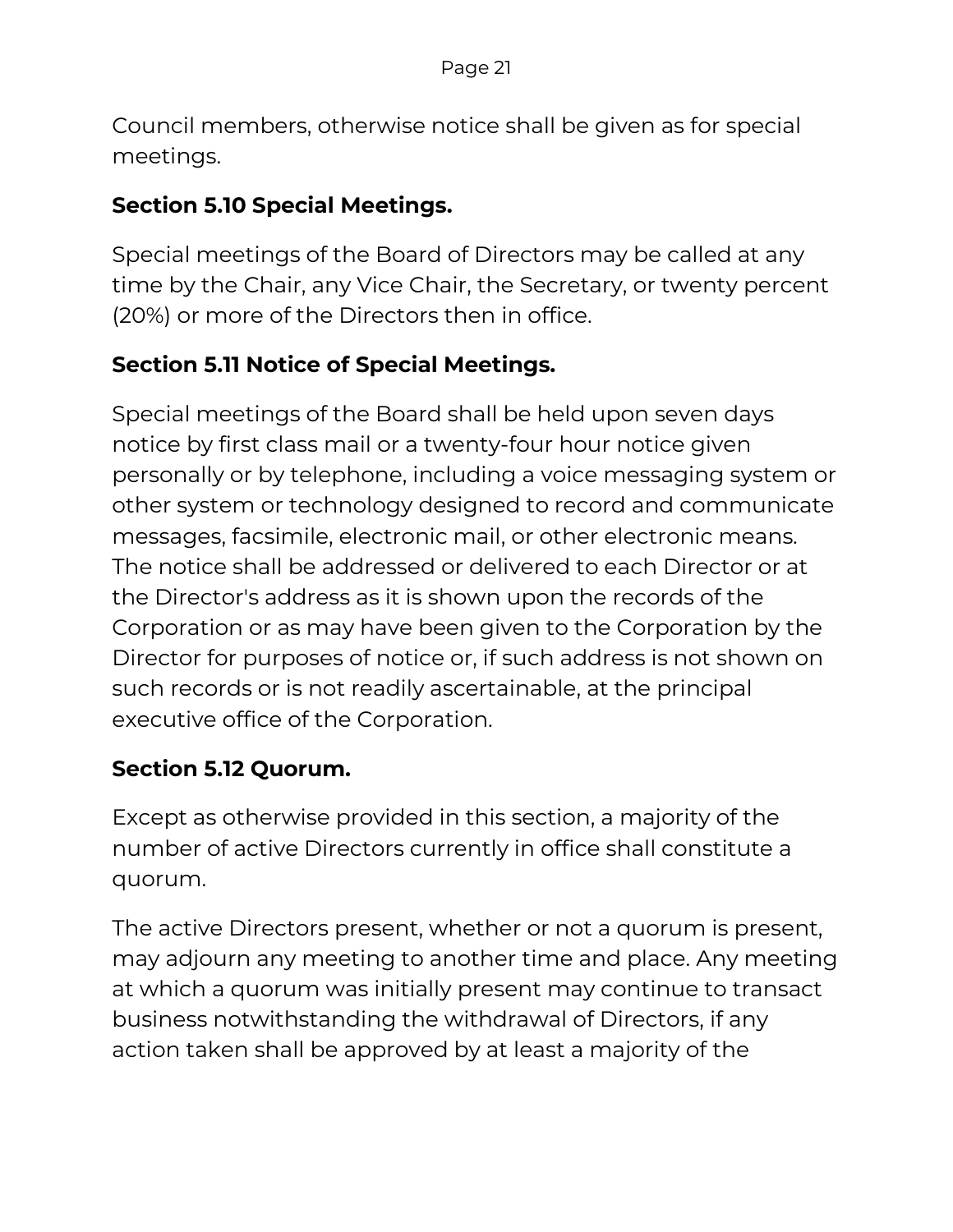required quorum for such a meeting, or such greater number as is required by the Articles, these Bylaws or by law.

#### **Section 5.13 Participation in Meetings by Video Conference.**

Directors may participate in a meeting through use of conference telephone, electronic video screen communication, or other communications equipment. Participation in a meeting through use of conference telephone pursuant to this Section constitutes presence in person at that meeting as long as all Directors participating are able to hear one another. Participation in a meeting through use of electronic video screen communication or other communications equipment (other than conference telephone) pursuant to this Section constitutes presence in person at the meeting so long as all Directors participating in the meeting can communicate with all of the other Directors concurrently, each Director is provided the means of participating in all matters before the board, including the capacity to propose, or to interpose an objection to, a specific action to be taken, and the Corporation adopts and implements some means of verifying that the person communicating by telephone, electronic video screen, or other communications equipment is a Director or other person entitled to participate in the board meeting, and that all actions of, or votes by the board are taken or cast only by the Directors.

#### **Section 5.14 Waiver of Notice.**

Notice of a meeting need not be given to any Director who signs a waiver of notice or a written consent to holding the meeting or an approval of the minutes thereof, whether before or after the meeting, or who attends the meeting without protesting, prior to the meeting or at its commencement, the lack of notice to such Director. All such waivers, consents and approvals shall be filed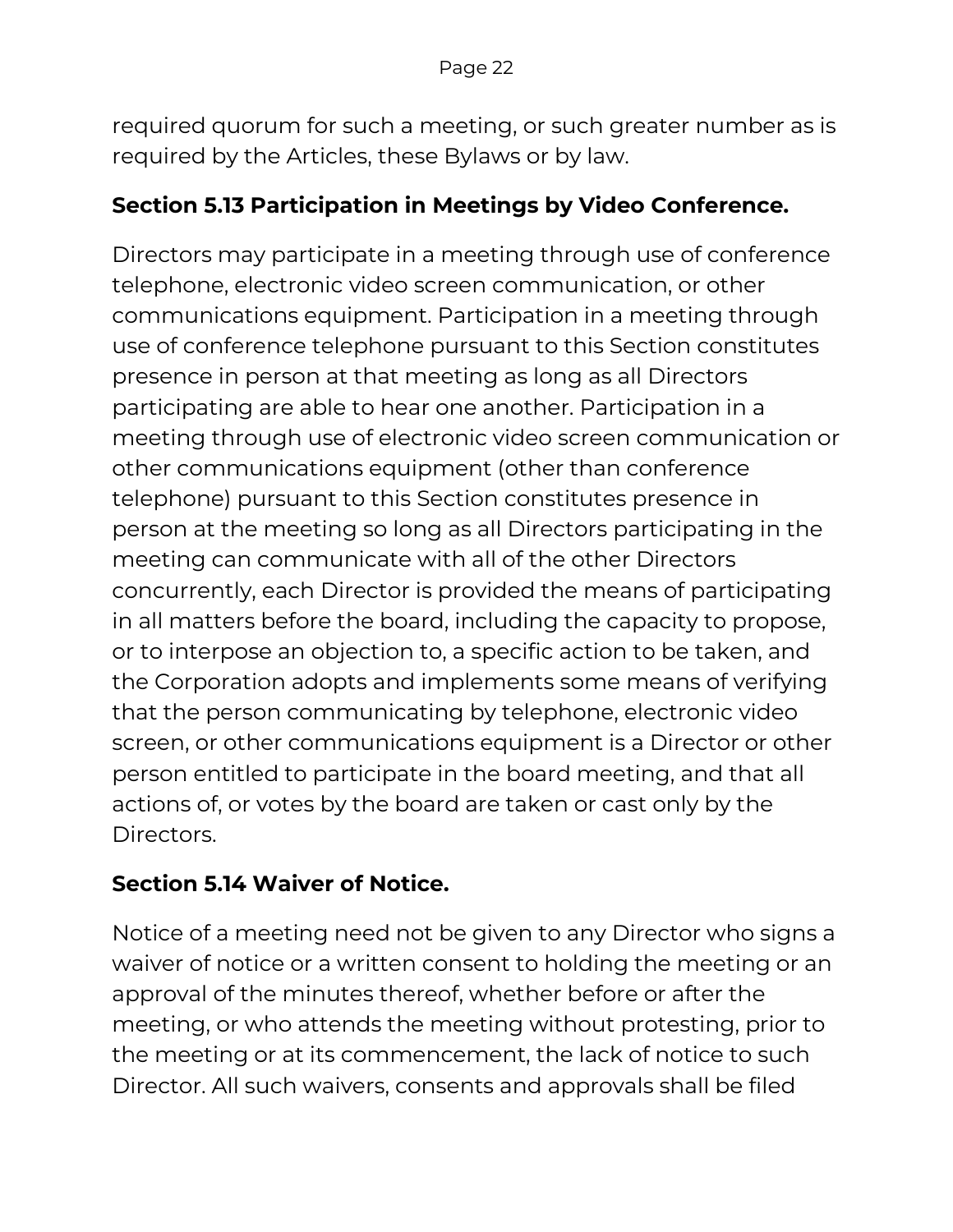with the corporate records or made a part of the minutes of the meetings. Waiver of notice by any Director through approval of the minutes of a meeting is also implied if no written objection is lodged with the Secretary of the Corporation within a month of receiving a copy of the minutes.

#### **Section 5.15 Adjournment.**

The Directors present, whether or not a quorum is present, may adjourn any Directors' meeting to another time and place. Notice of the time and place of holding an adjourned meeting need not be given to absent Directors if the time and place is fixed at the meeting adjourned, except as provided in the next sentence. If the meeting is adjourned for more than 24 hours, notice of any adjournment to another time or place shall be given prior to the time of the adjourned meeting to the Directors who were not present at the time of the adjournment.

#### **Section 5.16 Action Without Meeting.**

Any action required or permitted by the Board may be taken without a meeting if all active Directors consent by written electronic communication to such an action. Such consents shall have the same effect as occurs in regular Board meetings, and shall be filed with the minutes of proceedings of the Board. Objections to a proposed action may be continued to be discussed through written electronic communications until consensus is achieved. Responses to written electronic communication proposals that have a 48-Hour Reply Required in the subject line is a notice to all active Directors that within 48 hours a response is required.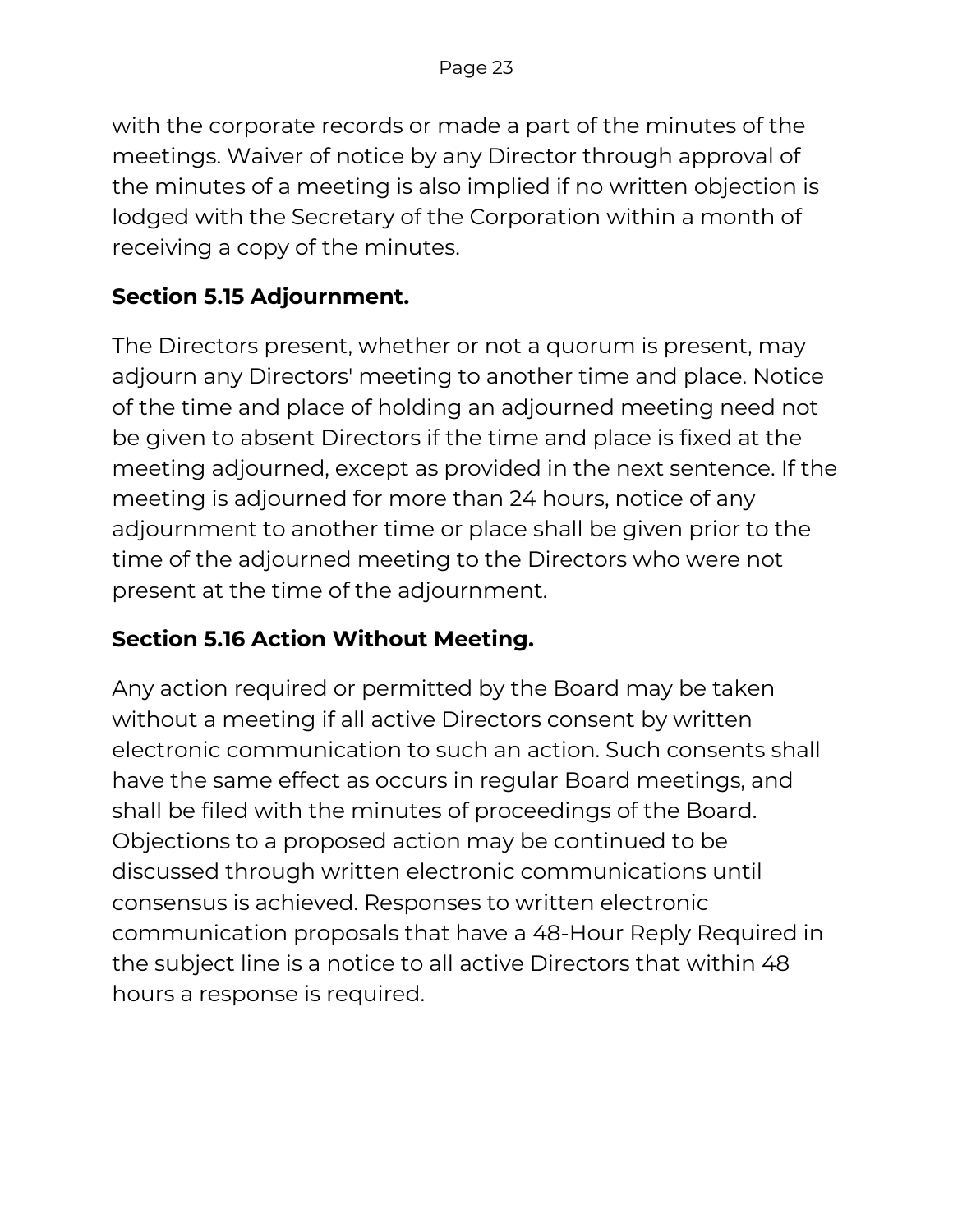#### **Section 5.17 Rights of Inspection.**

Every Director shall have the absolute right at any reasonable time to inspect and copy all books, records and documents of every kind and to inspect the physical properties of the Corporation of which such person is a Director, for a purpose reasonably related to that person's interest as a Director.

#### **Section 5.18 Board Committees.**

Committees of the Board may be appointed by resolution of the Board. Committees shall be composed of one or more members of the Board, and any others they approve, and shall have such powers of the Board as may be expressly delegated to it by resolution of the Board of Directors, except with respect to:

- A. Approval or recommendation to the Regional Council members of dissolution, merger, consolidation or the sale, pledge or transfer of all or substantially all of the Corporation's assets;
- B. The election, appointment or removal of Directors, or the filling of vacancies on the Board or on any committee;
- C. The amendment or repeal of the articles or Bylaws or the adoption of new Bylaws.
- D. The amendment or repeal of resolutions of the Board unless the Board resolution specifically grants the Committee the right to do so.

Any committee may be designated an Executive Committee or by such other name as the Board shall specify. The Board shall have the power to prescribe the manner in which proceedings of any committee shall be conducted. In the absence of any such prescription, the committee shall have the power to prescribe the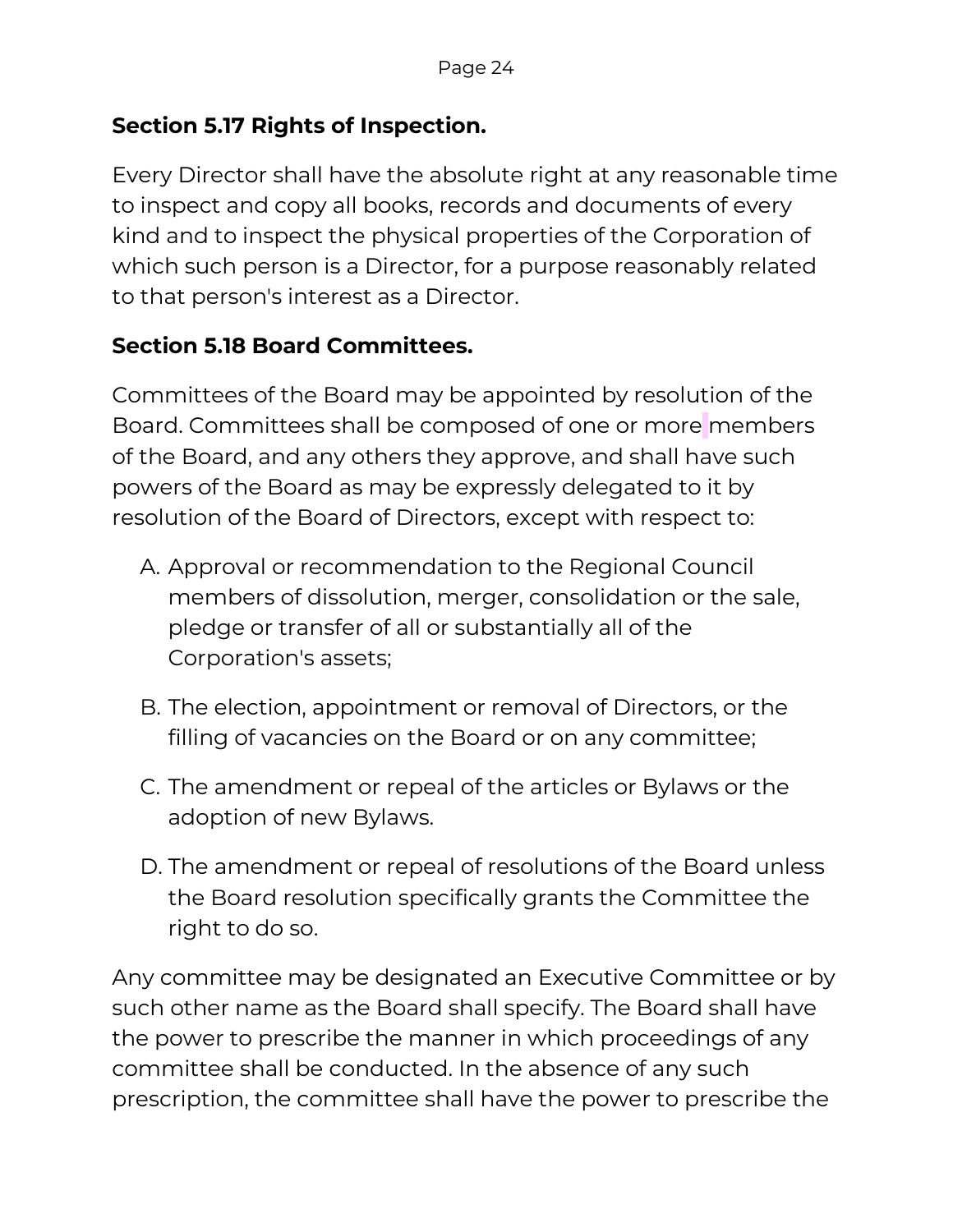manner in which its proceedings shall be conducted. Unless the Board or the committee shall otherwise provide, the regular and special meetings and other actions of the committee shall be governed by the provision of this Article applicable to meetings and actions of the Board. Minutes shall be kept of each meeting of each committee.

#### **Section 5.19 Councils and Circles**

In addition to the Regional Councils, to which all Regional Council members of the Corporation belong, Administrative Councils may be established by the Board to carry out specific responsibilities, and to otherwise help in the administration and operation of the Corporation, and shall have such powers of the Board as may be expressly delegated to them by resolution of the Board of Directors, with the same exceptions as for official committees as set out in Section 5.18. The Chair of each administrative council must be a Director of the Corporation.

The Board will determine the size and areas of responsibility of each Council, and each Council may in turn delegate some of its responsibilities to Circles, each of which will be chaired by a member of that Council, or to working committees or individuals, all of which will be accountable to that Council. Each such Circle may in turn delegate some of its responsibilities to sub-circles, each chaired by a member of the Circle and accountable to it.

## **Section 5.20 Integrative Decision Making.**

Decisions at any meeting of the Board or of any Council established or approved by the Board, will be by consent of those present and entitled to vote, such that a proposed decision will be modified in order to address any principled and paramount objection raised by a participant entitled to vote before it is accepted. The Board or any Council may decide by consent that a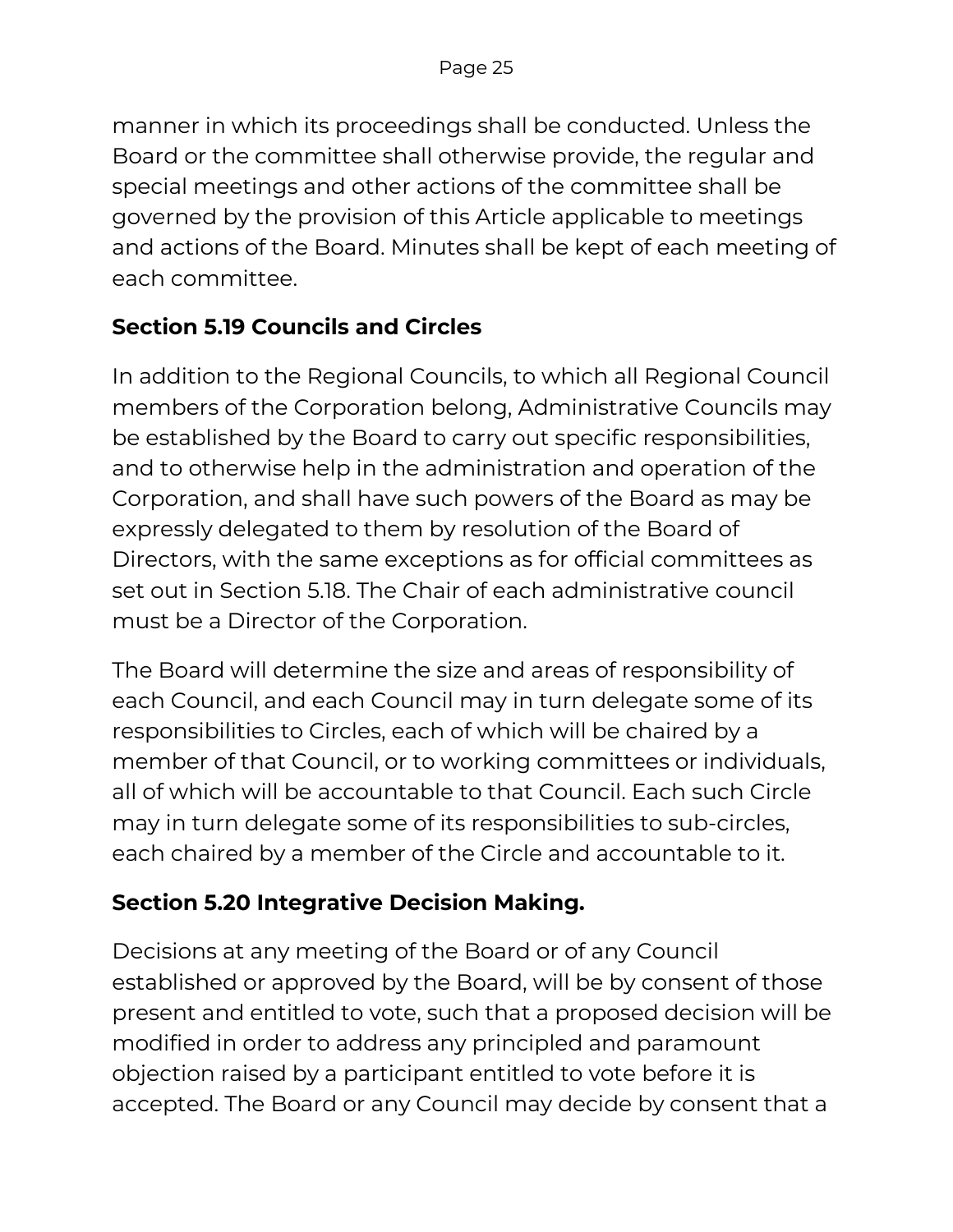particular decision or class of decisions can be referred to another circle or committee, or that it can be decided by majority vote.

A principled objection is one that can be explained and understood as based on a principle or principles that are accepted as valid guidelines for the Board or other relevant body, whether written or not. A paramount objection is one that prevents a party feeling that they can support the decision as a matter of integrity, because of the breach of principle, even in the context of current practical constraints.

#### **Section 5.21 Fees and Compensation.**

Directors (as such) shall not receive compensation for their services as Directors. Directors may receive a reasonable allowance for personal services actually rendered pursuant to resolution passed at a regular or special meeting of the Regional Council members, and may receive reimbursement for expenses incurred as may be fixed or determined by the Board.

Directors may serve the organization in some other capacity for which compensation is paid.

## **Article VI**

## **Officers**

#### **Section 6.1 Officers.**

The officers of the Corporation shall be a Chair of the Board, a Secretary and a Treasurer. The Corporation may also have, at the discretion of the Board of Directors, an Executive Director, a Vice Chair, one or more Assistant Secretaries, one or more Assistant Treasurers, a General Manager of the Mother Center, and such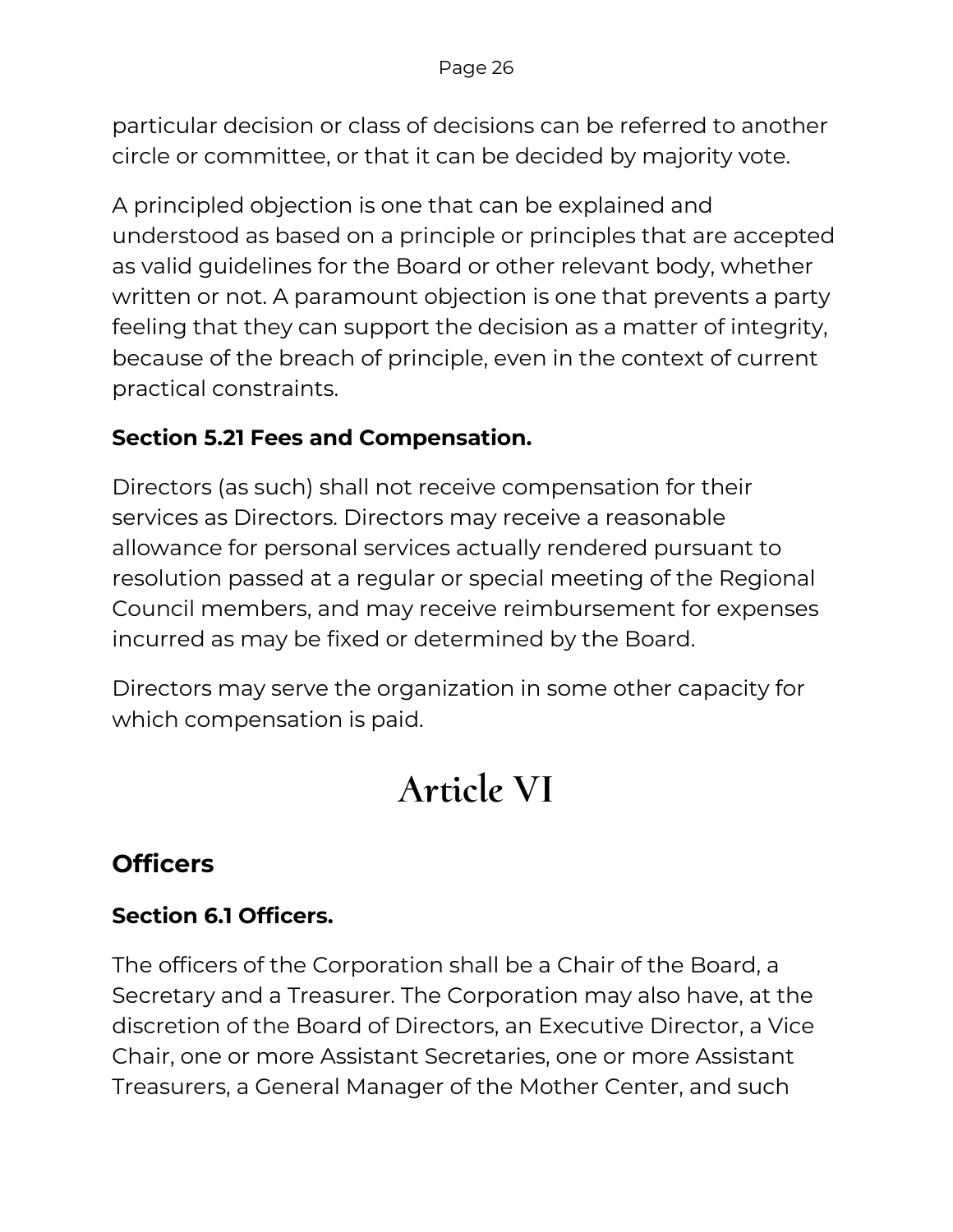other officers as may be appointed in accordance with the provisions of Section 6.3 of this Article. One person may hold two or more offices, except that the Treasurer may not serve concurrently as the Chair of the Board, as the Executive Director or as the General Manager of the Mother Center; nor shall the Secretary serve concurrently as Chair of the Board or Executive Director.

## **Section 6.2 Appointment.**

The officers of the Corporation, except such officers as may be appointed in accordance with the provisions of Section 6.3 or Section 6.5 of this Article, shall be chosen annually by, and shall serve at the pleasure of, the Board of Directors, subject to the rights, if any, of an officer under any contract of employment. Each officer shall hold his/her office until he/she resigns, is removed, or becomes otherwise disqualified to serve, or until his/her successor is elected and qualified.

#### **Section 6.3 Subordinate Officers.**

The Board of Directors may appoint, or may empower the Executive Director or Chair of the Board to appoint, other officers as the business of the Corporation may require, each of whom shall hold office for such period, have such authority, and perform such duties as are provided in the Bylaws, or as the Board of Directors may from time to time determine.

## **Section 6.4 Removal and Resignation.**

Any officer may be removed, either with or without cause, by the Directors in office at the time, at any regular or special meeting of the Board, or, except in case of an officer chosen by the Board of Directors, by any officer upon whom such power of removal may be conferred by the Board of Directors.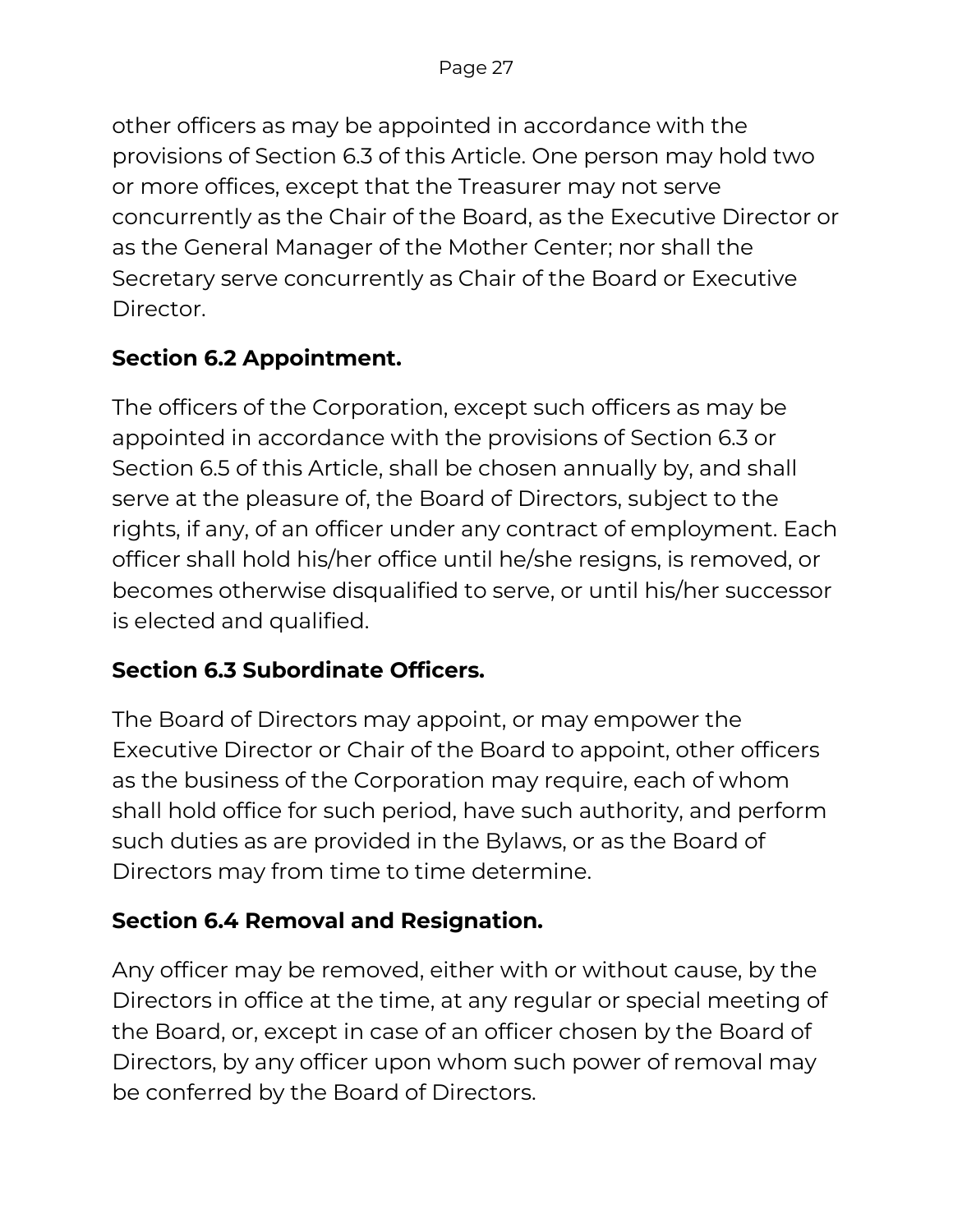Any officer may resign at any time, without prejudice to the rights, if any, of the Corporation under any contract to which the officer is a party, by giving written notice to the Board of Directors, Executive Director or the Chair of the Corporation. The resignation shall take effect upon receipt of such notice or at such later time as specified therein; and, unless otherwise specified therein, the acceptance of such resignation shall not be necessary to make it effective.

#### **Section 6.5 Vacancies.**

A vacancy in any office because of death, resignation, removal, disqualification, or any other cause shall be filled by the Directors. Vacancies shall be filled as they occur and not on an annual basis.

#### **Section 6.6 Inability to Act.**

In the case of absence or inability to act of any officer of the Corporation and of any person herein authorized to act in his/her place, the Board of Directors may from time to time delegate the powers or duties of such officer to any other officer, or any Director or other person whom the Board may select.

#### **Section 6.7 Chair of the Board.**

The Chair of the Board shall preside at meetings of the Board of Directors or delegate this responsibility to a Vice-Chair or another member of the Board. The Chair of the Board shall be elected by the Directors for his or her leadership qualities and capacity to hold and further the vision of the organization and shall exercise any such other powers and duties as may be prescribed from time to time by the Board of Directors or the Bylaws.

In the absence or disability of the Executive Director, or if there is none, the Chair shall be the Chief Executive Officer of the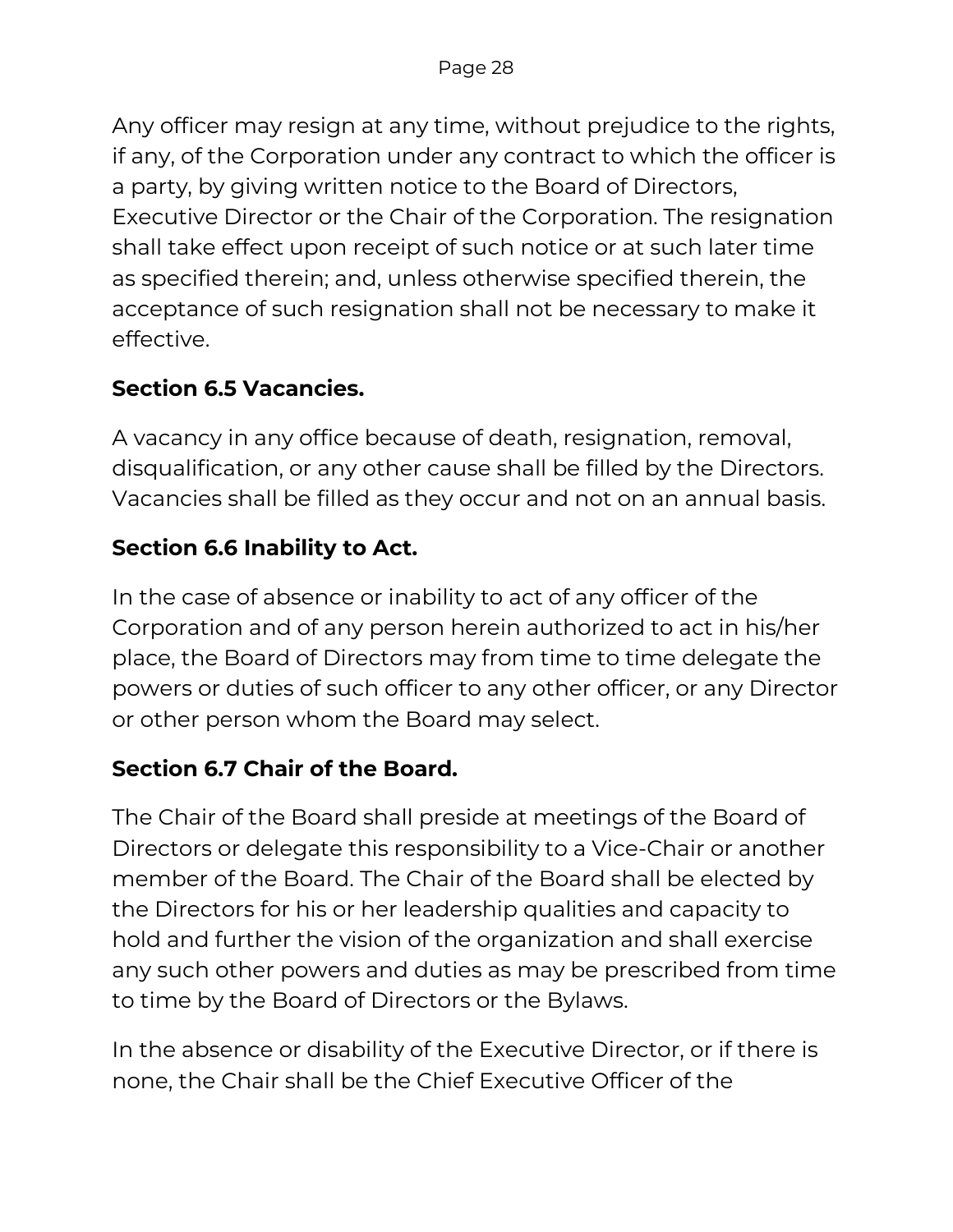Corporation, and have the general powers and duties of management usually vested in the office of a President of a corporation, except those powers and duties delegated by the Board to the other officers, and shall have such other powers and duties as may be prescribed from time to time by the Board of Directors or the Bylaws.

### **Section 6.8 Vice Chair.**

In absence or disability of the Chair, the Vice Chair, if any, shall perform all the duties of the Chair, and when so acting shall have all the powers of, and be subject to all the restrictions upon, the Chair. The Vice Chair shall have such other powers and perform such other duties as from time to time may be prescribed for him or her by the Board of Directors or the Bylaws.

### **Section 6.9 Executive Director.**

The Executive Director of the Corporation shall be (s)elected by the Board for his or her executive leadership qualities and shall be the Chief Executive Officer of the Corporation. Subject to the control of the Board of Directors, the Chief Executive Officer/Executive Director of the Corporation shall have general supervision and day to day control of the Corporation, exercising the general powers and duties of management usually vested in the office of a President of a corporation, except those powers and duties delegated by the Board to the other officers, and such other powers and duties as may be prescribed by the Board of Directors or the Bylaws.

If the Executive Director selected is not an existing Director, then s/he becomes an ex-officio member of the Board.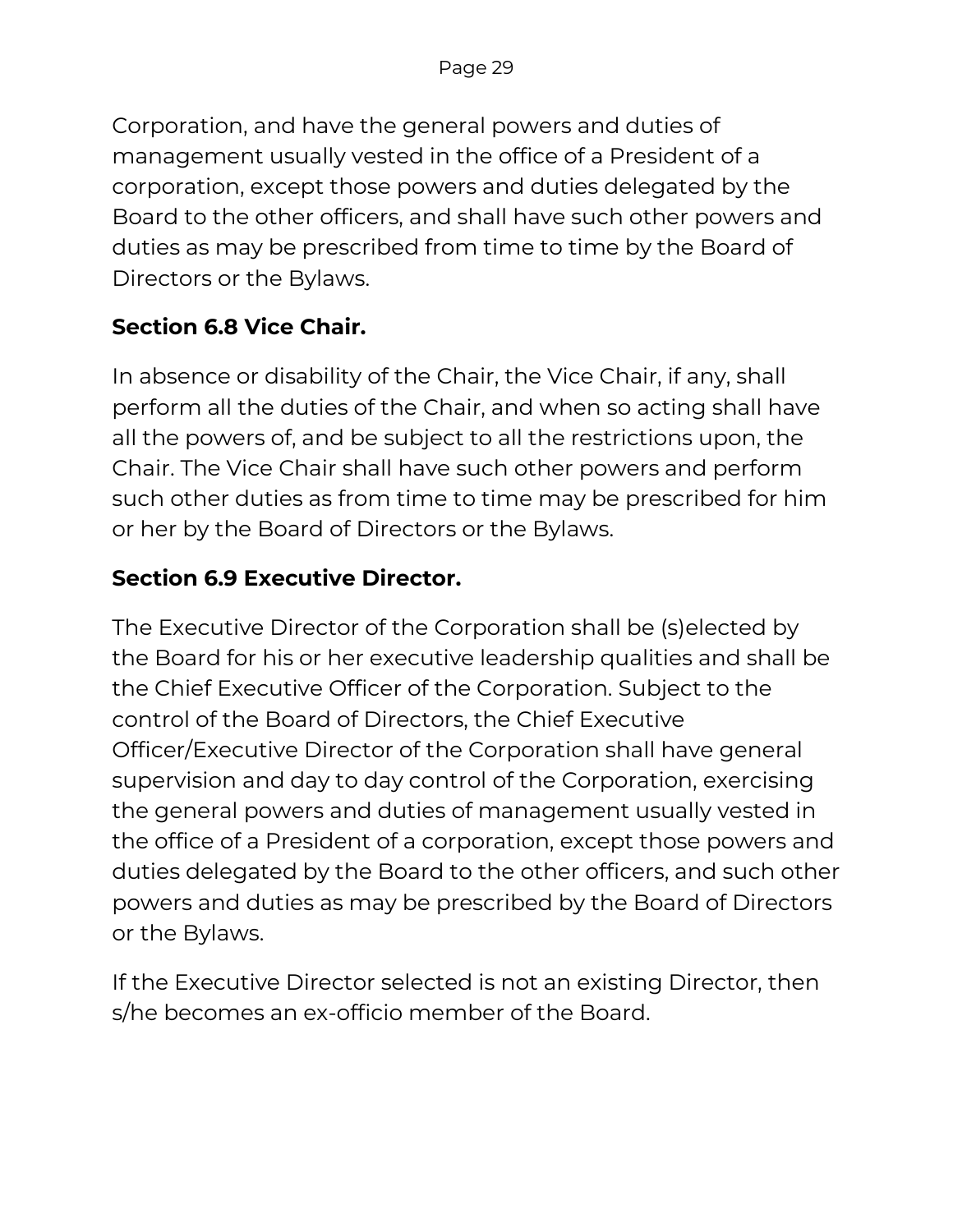#### **Section 6.10 Secretary.**

The Secretary shall keep, or cause to be kept, a book or digital record of minutes at the principal office or such other place as the Board of Directors may order, of all meetings of the Regional Council members or of the Board, with the time and place of holding, the names of those present at the Regional Council members' and the Board's meetings, and the proceedings thereof, along with copies of all written reports submitted to the Board or Regional Council members by their committees or Councils. The Secretary shall keep, or cause to be kept, at the principal office the original and a copy of the Corporation's Articles and Bylaws, as amended to date.

The Secretary shall give, or cause to be given, notice of all meetings of the Board required by these Bylaws or by law to be given, shall keep the seal of the Corporation in safe custody, and shall have such other powers and perform such other duties as prescribed by the Board.

The Secretary shall keep or cause to be kept, at the principal office of the Corporation, a Regional Council Membership Register, showing the names of the Regional Council members and their contact information, included mailing address, email address and phone number(s).

#### **Section 6.11 Assistant Secretary**

At the request of the Board of Directors or the Secretary, or in his/her absence or disability, the Assistant Secretary, if any, may be designated to perform either all the duties or a subset of the duties of the Secretary, and when so acting, shall have all the prescribed powers of, and be subject to all the restrictions upon, the Secretary.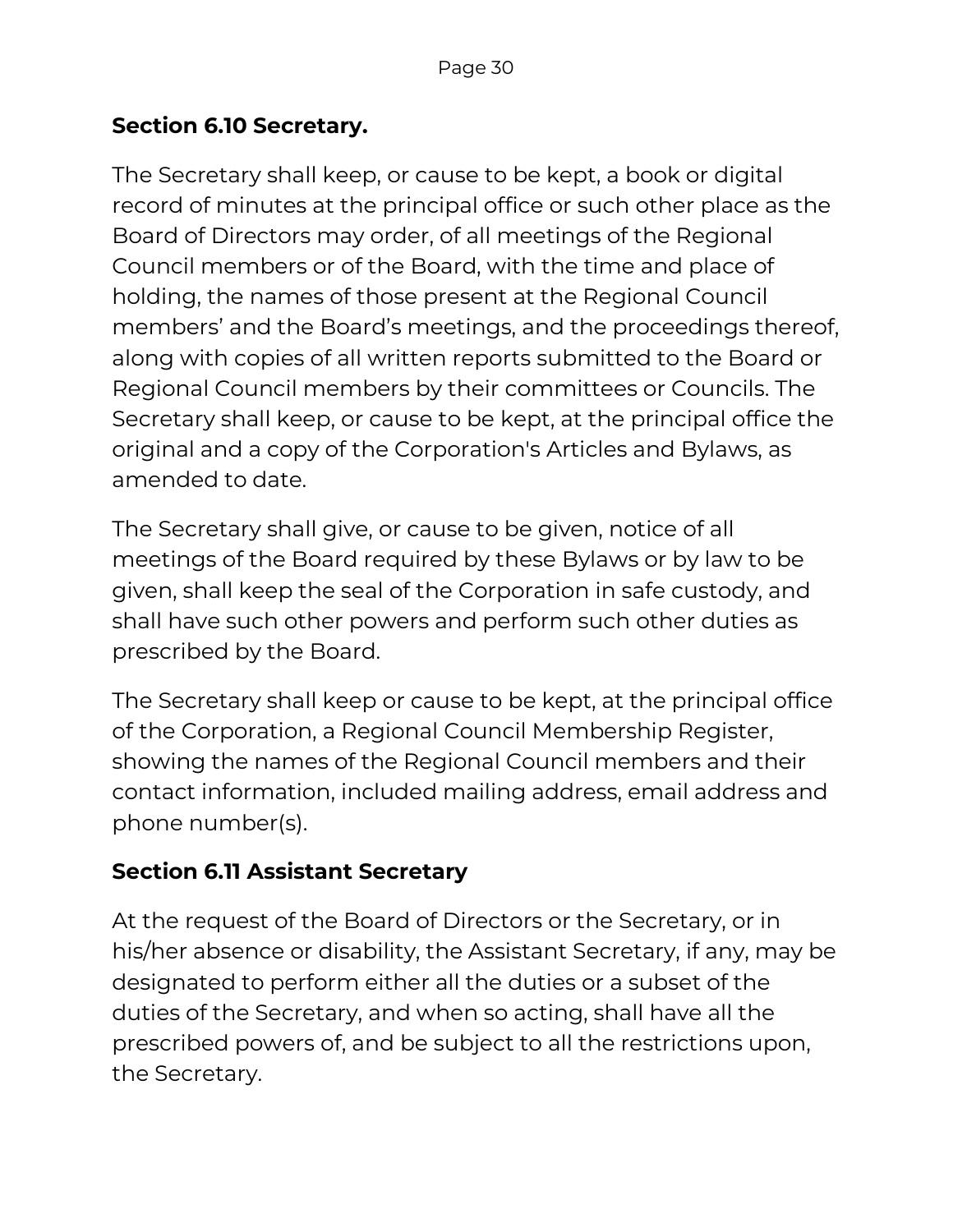#### **Section 6.12 Treasurer.**

The Treasurer shall be the Chief Financial Officer of the Corporation and shall keep and maintain, or cause to be kept and maintained, adequate and correct accounts of the properties and business transactions of the Corporation. The books of account shall at all reasonable times be open to inspection by any Director.

The Treasurer or his/her designee shall deposit all moneys and other valuables in the name and to the credit of the Corporation with depositories designated by the Board of Directors. The Treasurer or his/her designee shall disburse the funds of the Corporation as may be ordered by the Board of Directors or their designees, shall render to the Executive Director, Chair and the Directors, whenever they request it, an account of all of his/her transactions and of the financial condition of the Corporation, and shall have such other powers and perform such other duties as may be prescribed by the Board of Directors.

#### **Section 6.13 Assistant Treasurer.**

At the request of the Treasurer, or in his/her absence or disability, the Assistant Treasurer, if any, shall perform all the duties of the Treasurer, and when so acting, shall have all the powers of, and be subject to all the restrictions upon, the Treasurer.

#### **Section 6.14 General Manager of the Mother Center.**

Subject to the control of the Board of Directors, the General Manager is (s)elected by the Board of Directors to oversee and direct all the operations of the Mother Center, formerly known as the Shadhiliyya Sufi Retreat Center.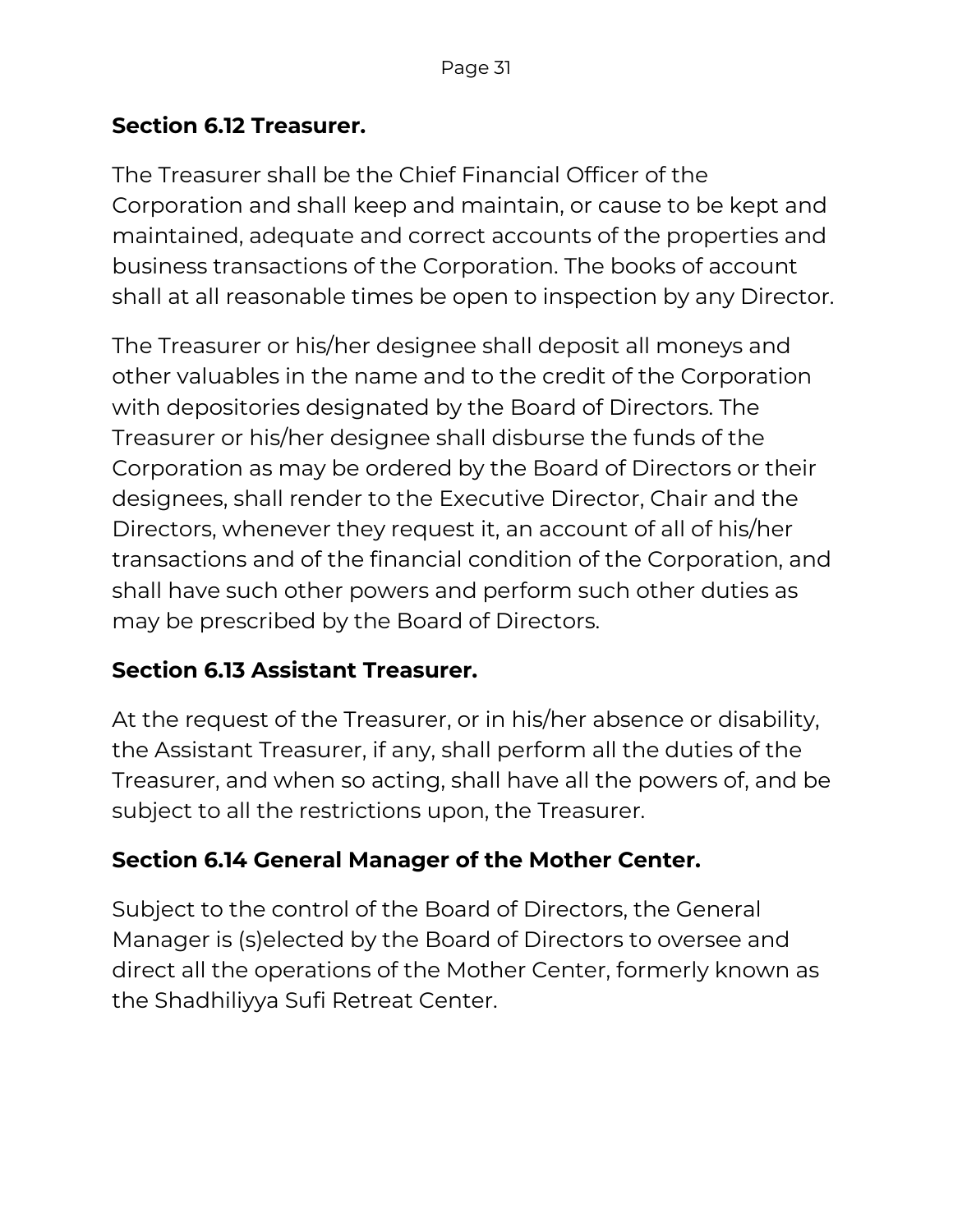#### **Section 6.15 Salaries.**

The salaries of the officers shall be fixed from time to time by the Board of Directors and no officer shall be prevented from receiving such salary by reason of the fact that such officer is also a Director of the Corporation.

## **Article VII**

## **Requirements for Determining Licensing and Certifications**

#### **Section 7.1 Ministry Requirements.**

Before an individual can qualify to be a minister of the Church, he/she must complete such teaching curricula as may be approved by the Board of Directors. Specific decisions concerning the content, format, methods used and administration of ministry training and practice shall be under the control of the Board of Directors, and may be revised from time to time, as the Board determines to be necessary.

#### **Section 7.2 Awarding of Licenses and Certifications.**

All licenses, certifications, or other forms of recognition shall be conferred by the Board of Directors in accord with criteria and standards established by the Board.

#### **Section 7.3 Licenses and Certifications.**

Types of licenses or certifications that may be granted by the Corporation include (without implying limitation to only these types): Ministerial License, Teacher's Certificate, and Spiritual Healing Practitioner's License. Each type of license or certification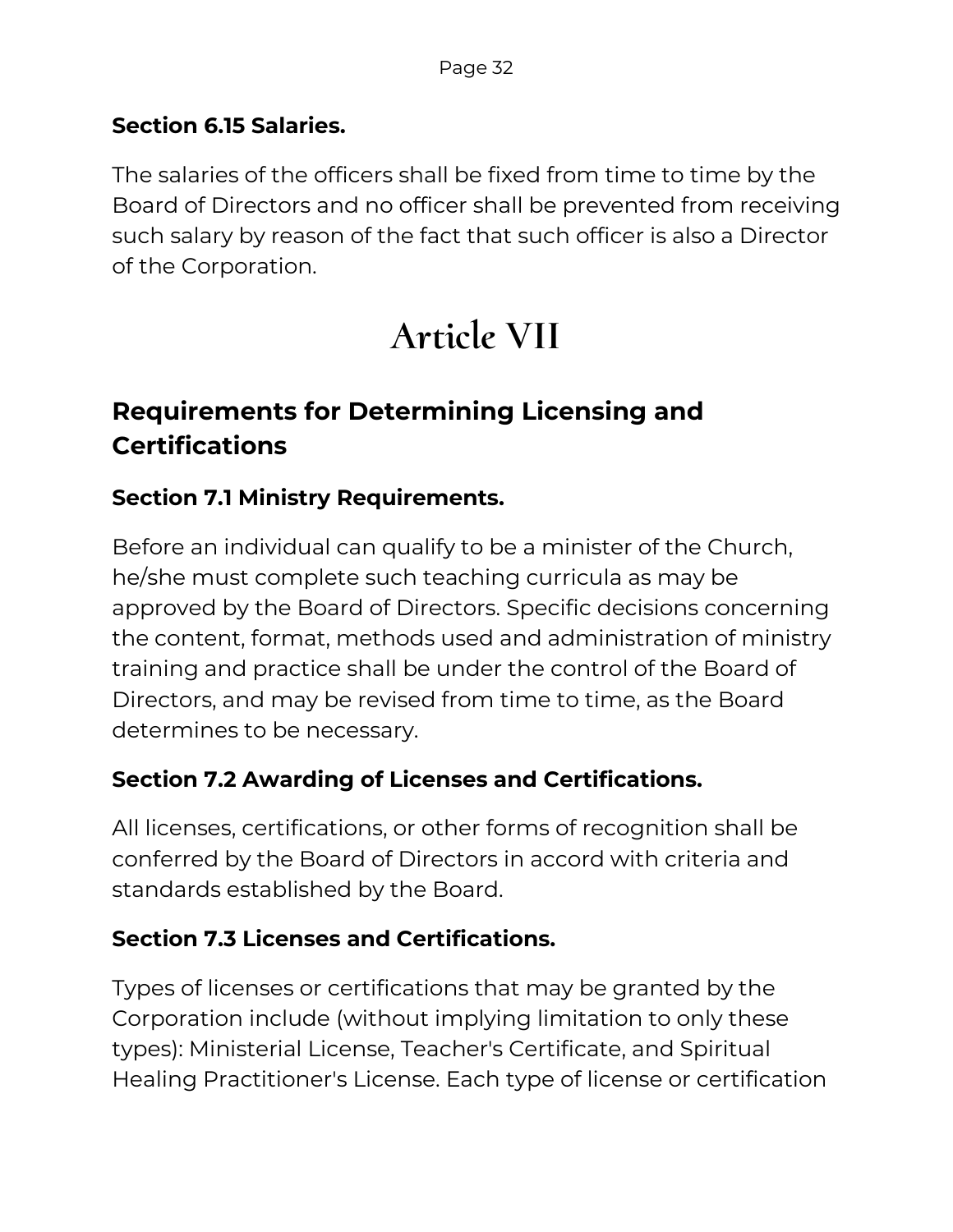may require regular renewal and be conditional on meeting prescribed criteria, professional standards, advanced training and/or payment of fees, and may recognize different ranks. If the Board of Directors determines that an individual no longer meets the requirements for any specific license or certification, it may refuse to renew the license or certification. Otherwise, the license or certification will be renewed upon payment of a fee or such other conditions as determined by the Board of Directors.

## **Article VIII**

## **Settlement of Disputes**

## **Section 8.1 Generally.**

In any dispute arising between Directors, officers, staff, or Regional Council members pertaining to any matters of corporate finances or title to property purchased with corporate contributions, or other matters involving responsibilities to the Corporation, including to preserve the spiritual life and vitality of the Corporation, where the parties are unable to resolve the dispute between themselves, the dispute shall be resolved by the Board of Directors of the Corporation, or by such other Council, Circle or Committee as may have been delegated responsibility for the matter in dispute, after hearing from each of the parties and giving them a chance to respond to others' submissions. A decision shall be reached after prayerful consideration in a spirit of humility, with each Director or member of the Council, Circle or Committee regarding one another and all affected by the dispute before him/her. Such decision may resolve the dispute directly, or refer the decision to the Board, Council or Circle to which the deciding body is accountable, or to some other person or body acceptable to the parties.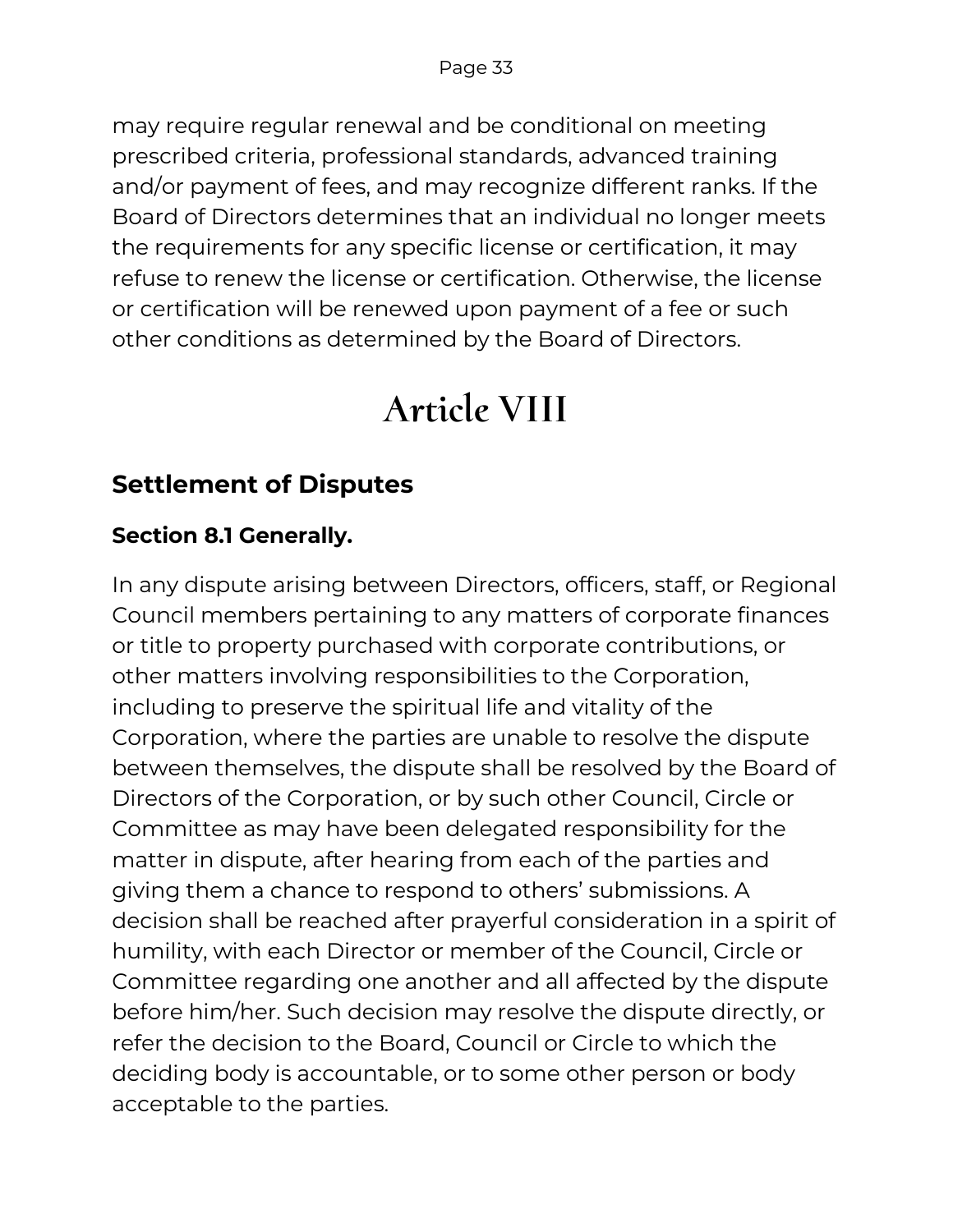If the body (Board, Council, Circle or Committee) determines that it is unable to come to an agreement, or if an individual who is a party to the dispute remains dissatisfied with the resolution based on a principled and paramount objection, then a spiritually qualified person or persons with experience in mediation and reconciliation processes, and acceptable to each party, shall be appointed as a mediator to help the parties to reach a reconciliation and resolve the dispute. A list of such qualified mediators approved by the Board will be maintained by the Secretary of the Corporation, but this does not preclude agreement by the parties on qualified mediators who are not currently listed.

If the parties are unable to come to agreement through mediation, and the Board has not already attempted to resolve the matter, any party may request the Board to decide the matter.

### **Section 8.2 Convening of Arbitration Panel.**

If, after prayerful consideration, the Board of Directors determines that it is unable to come to an agreement and the parties to the dispute have been unable to come to an agreement through mediation, then the Board will refer the matter for arbitration by a panel of spiritually qualified persons approved by the Board with the guidance of Sidi Shaykh Muhammad al-Jamal (or his successor as spiritual leader of the Shadhiliyya order in the United States as confirmed by the Board), to ultimately decide the matter. Appeal to such arbitration shall be compulsory.

#### **Section 8.3 Arbitration Procedure.**

Any Director, officer, staff or Regional Council member may present a letter signed by him/her to the Secretary of the Corporation setting forth a dispute that could not be resolved under section 8.1 and the desired action(s) of each side. Within 30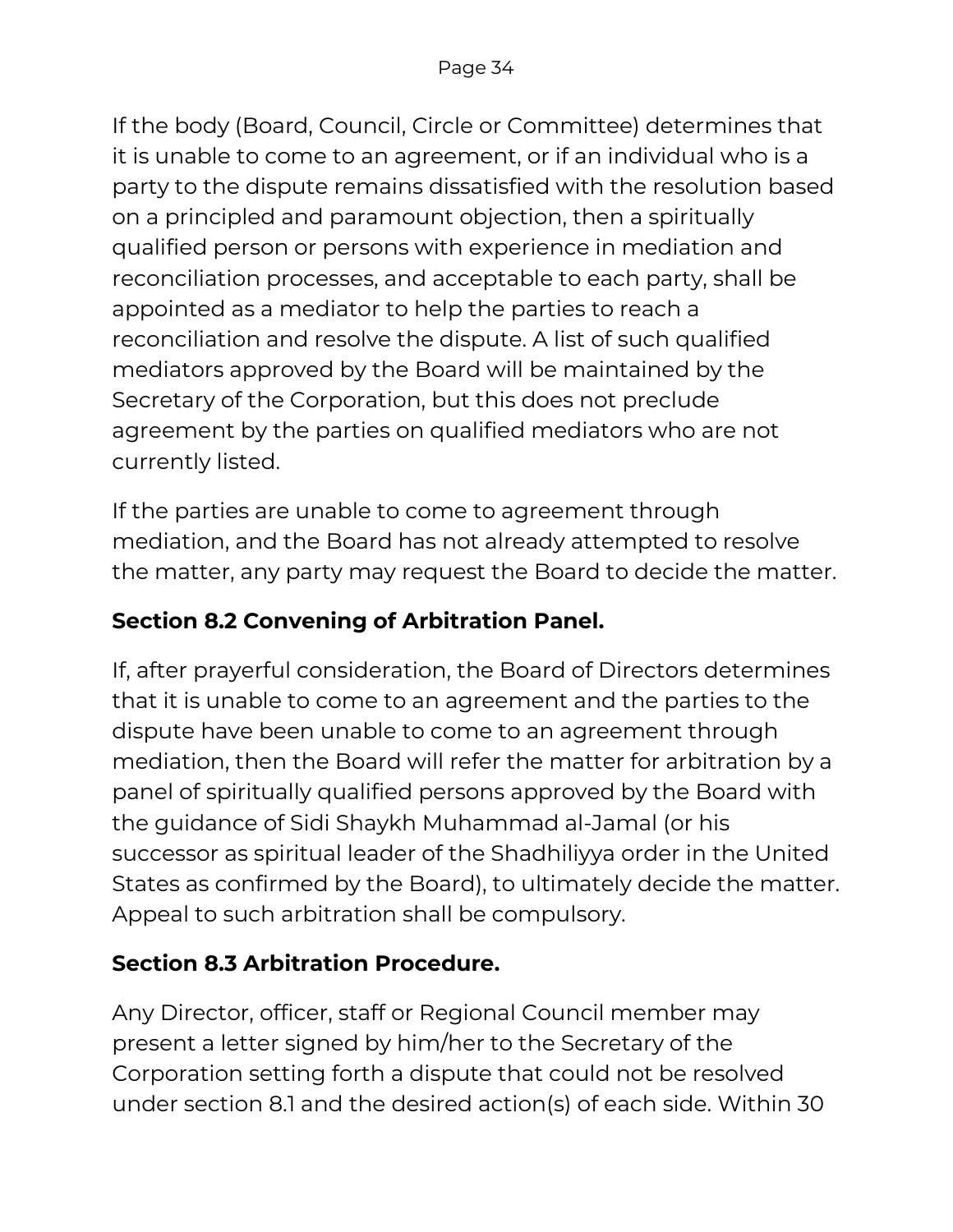days from the receipt of such letter, the Secretary or his/her designee shall direct the convening of an arbitration panel with the Murshid and such other spiritually qualified arbitrators as have been approved by the Board.

If the Murshid or any other member of the panel is directly or indirectly interested in the dispute or otherwise declines to serve for a specific arbitration, the remaining members of the panel will serve as arbitrators. A list of such spiritually qualified arbitrators approved by the Board will be maintained by the Secretary of the Corporation.

#### **Section 8.4 No Appeal to Court**

The decision made by the panel of arbitrators shall be final, and there shall be no appeal to any Court from that decision.

#### **Section 8.5 Conditions of the Dispute Resolution Process**

At no time is any Director, Officer or Regional Council member to be evaluated or sanctioned in the light of unsupported accusations or circumstantial evidence. His/her actions must always be evaluated by the verdict of revelation and discernment given to the Directors or arbitrators charged with making a decision.

Any process of mediation or appeal to the Board or arbitration panel under his section shall be done in a confidential manner and none of those involved shall be free to communicate to individuals other than Board members concerning this matter, unless approved by consent of the parties, the Board or arbitration panel.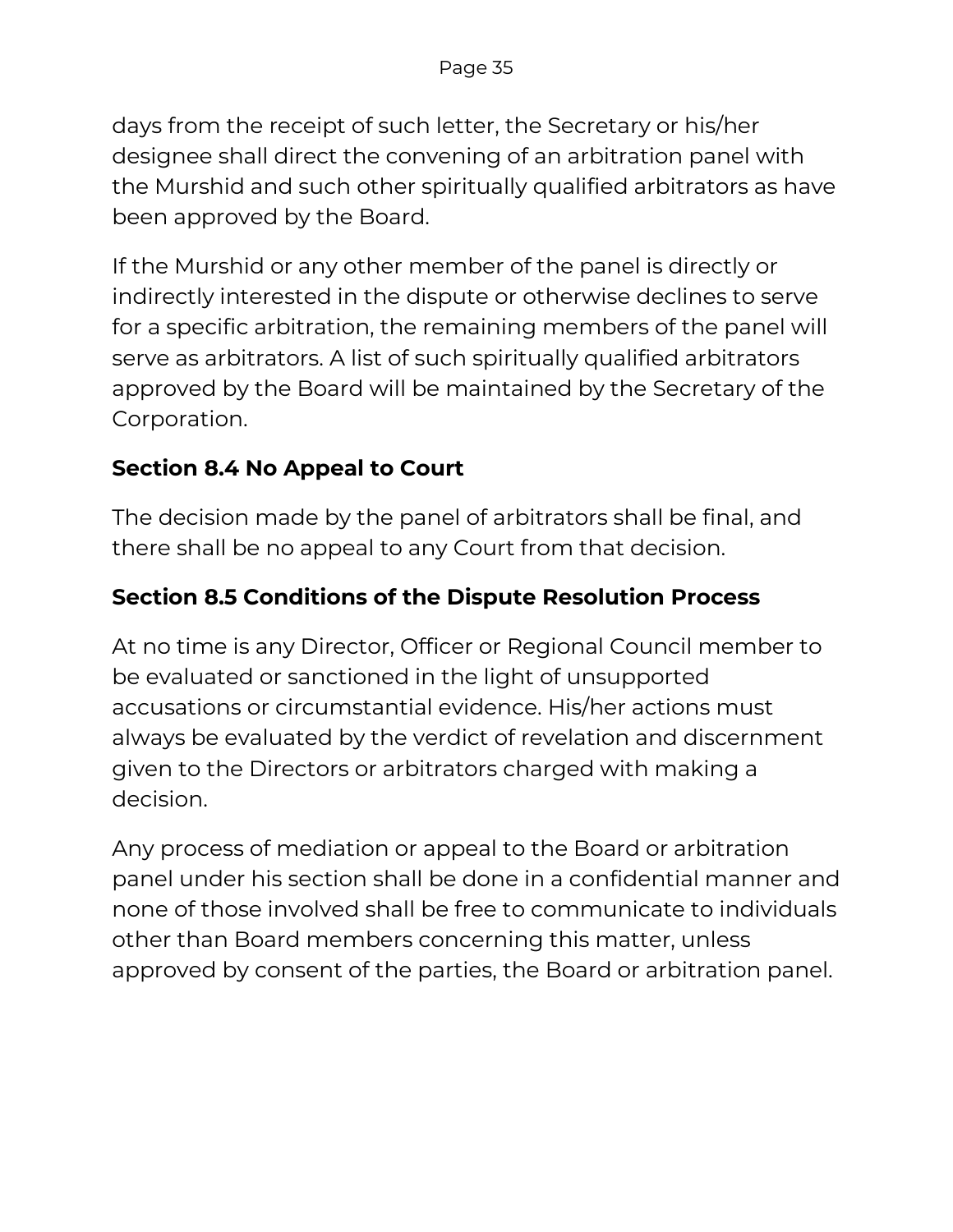# **Article IX**

## **Conflicts of Interest**

#### **Section 9.1 Definition.**

A conflict of interest transaction is a transaction with the Corporation in which a Director has a direct or indirect interest.

#### **Section 9.2 Approval of Transaction.**

Before a conflict of interest transaction may be entered into by the Corporation, it must be approved in advance by those Directors who have no direct or indirect interest in the transaction, and the material facts of the transaction and the Director's interest are disclosed or known to the Board and the Directors approving the transaction, and they in good faith reasonably believe that the transaction is fair to the Corporation.

# **Article X**

## **Other Provisions**

#### **Section 10.1 Endorsement of Documents; Contracts.**

Subject to the provisions of applicable law, any note, mortgage, evidence of indebtedness, contract, conveyance, or other instrument in writing and any assignment or endorsement thereof executed or entered into between this Corporation and any other person, when signed by any one of the Chair of the Board or the Executive Director, and by any Vice Chair, the Secretary, any Assistant Secretary, the Treasurer or any Assistant Treasurer of this Corporation shall be valid and binding on this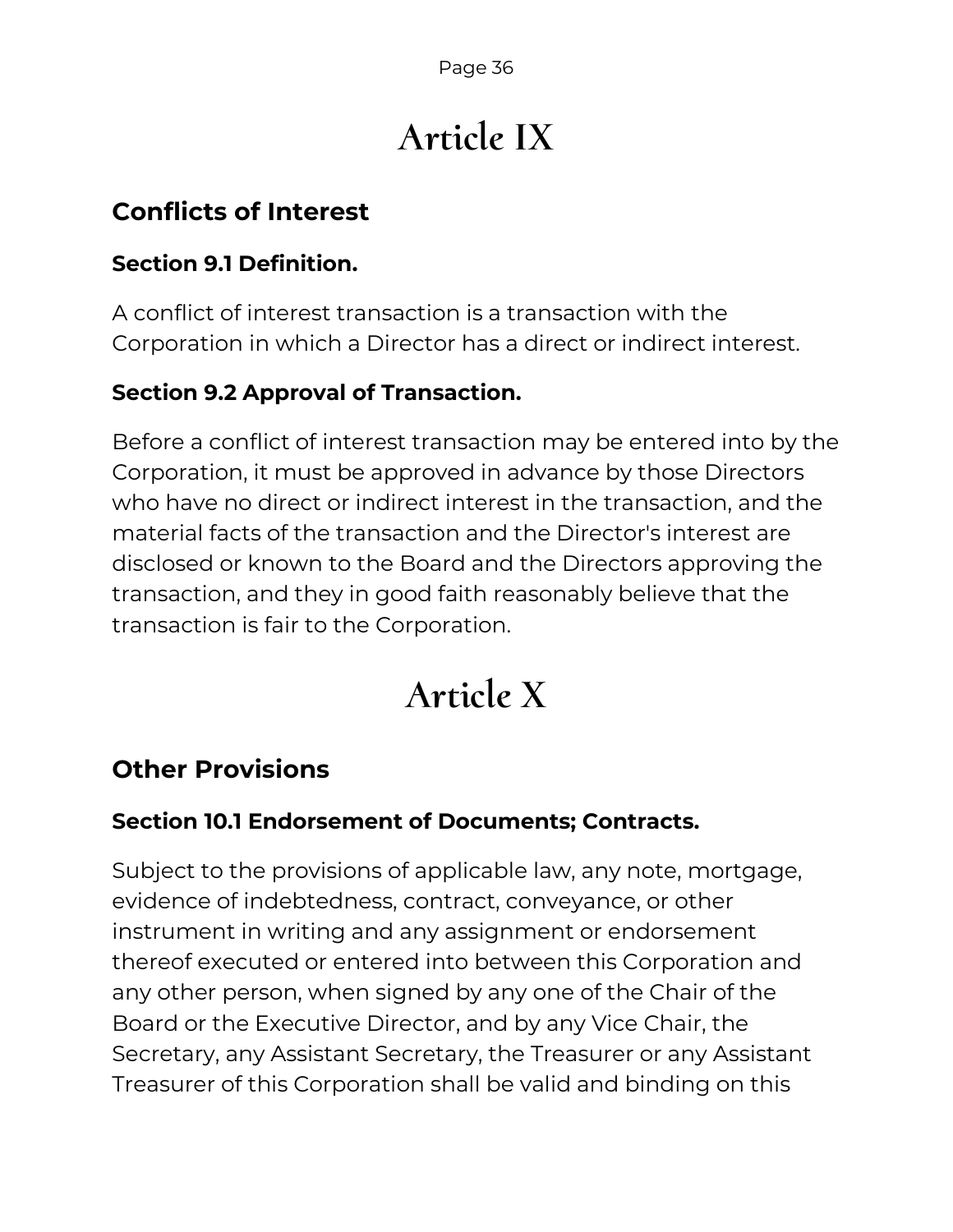Corporation in the absence of actual knowledge on the part of the other person that the signing officers had no authority to execute the same.

The Board of Directors, except as otherwise provided in the Bylaws, may authorize any officer or officers, agent or agents, to enter into any contract or execute any instrument in the name of and on behalf of the Corporation. This authority may be general or confined to specific instances or conditions. Unless so authorized by the Board of Directors, and except as provided in this Section, no officer, agent or employee shall have any power or authority to bind the Corporation by any contract or agreement, or to pledge its credit, or to render it liable for any purpose or to any amount.

#### **Section 10.2 Representation of Shares of Other Corporations.**

The Chair or any other officer or officers authorized by the Board are each authorized to vote, represent and exercise on behalf of the Corporation all rights incident to any and all shares of any other corporation or corporations standing in the name of the Corporation. The authority herein granted may be exercised either by any officer in person or by any other person authorized to do so in proxy or power of attorney duly executed by the officer.

#### **Section 10.3 Construction and Definitions.**

Unless the context otherwise requires, the general provisions, rules of construction and definitions contained in the General Provisions of the Wyoming Nonprofit Corporation Act and in the Wyoming Nonprofit Religious Corporation Law shall govern the construction of these Bylaws.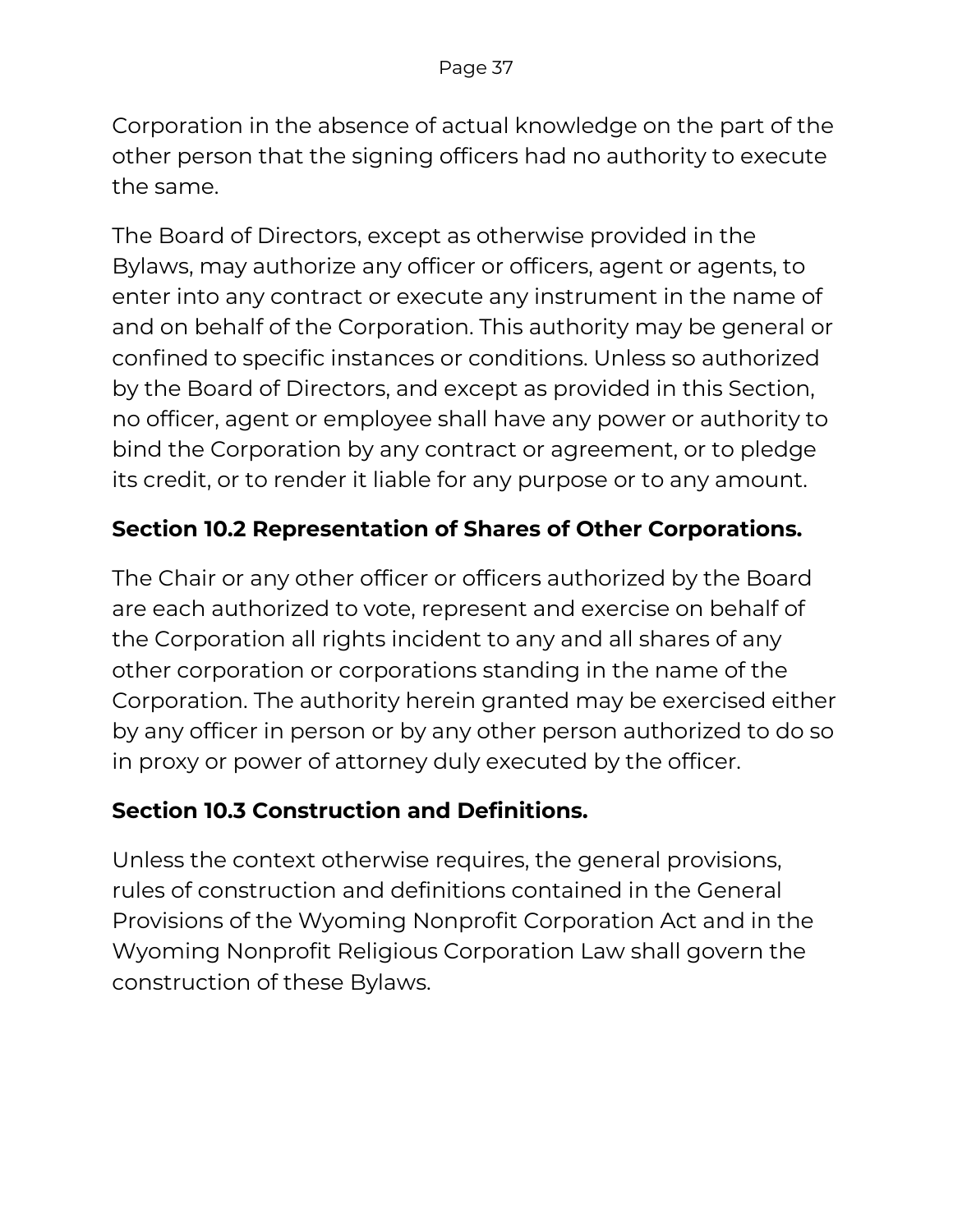#### **Section 10.4 Amendments.**

These Bylaws may be amended, repealed or added to from time to time at any time by the Regional Council members.

Subject to right of the Regional Council members to amend or repeal, these Bylaws (other than a Bylaw or amendment thereof changing the authorized number of Directors, the composition of the board, the term of office of Directors, the method or way in which Directors are elected or selected, or the voting rights of Regional Council members) may be amended or repealed by the Board in the exercise of the power granted to the Board in these Bylaws.

#### **Section 10.5 Record of Amendments.**

Whenever an amendment or new Bylaw is adopted, it shall be copied in the Book of Minutes with the original Bylaws, in the appropriate place. If any Bylaw is repealed, the fact of repeal with the date of the meeting at which the repeal was enacted or written assent was filed shall be stated in the Book.

# **Article XI**

## **Indemnification of Agents of the Corporation**

#### **Section 11.1 Definitions.**

For purposes of this Article, "Director" means an individual who is or was a Director of the Corporation or an individual who, while a Director of the Corporation, is or was serving at the Corporation's request, whether as a Director, officer, partner, trustee, employee or agent, another foreign or domestic business or nonprofit corporation, partnership, joint venture, trust, employee benefit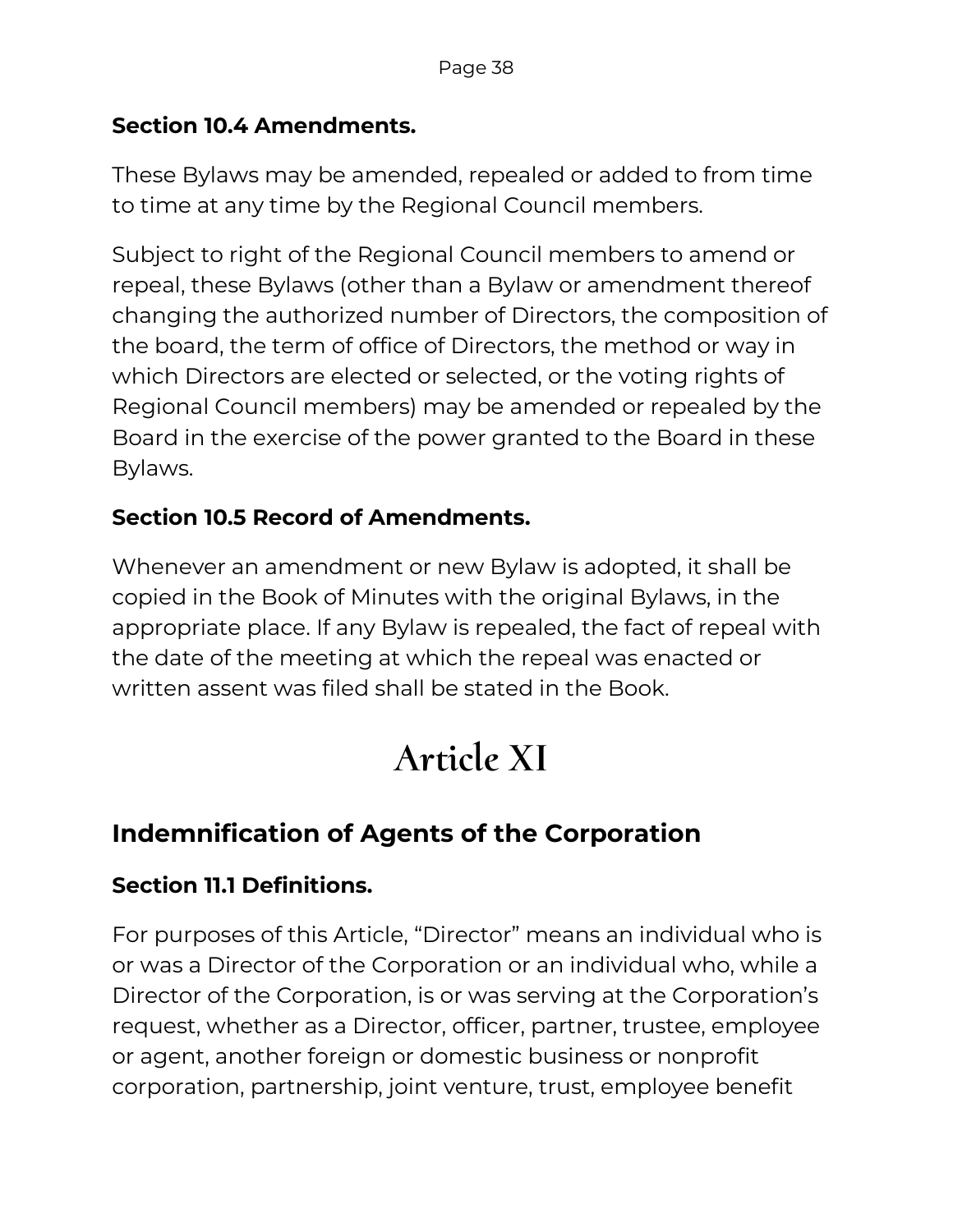plan or other enterprise. "Director" includes, unless the content requires otherwise, the estate or personal representative of a Director.

"Expenses" include counsel fees.

"Liability" means the obligation to pay a judgment, settlement, penalty, fine (including an excise tax assessed with respect to an employee benefit plan), or reasonable expenses actually incurred with respect to the proceeding.

"Official Capacity" means (1) when used with respect to a Director, the office of Director in the Corporation; and (2) when used with respect to an individual other than a Director, the office in the Corporation held by an officer or the employment or agency relationship undertaken by the employee or agent on behalf of the Corporation. "Official capacity" does not include service for any other foreign or domestic business or nonprofit corporation or any partnership, joint venture, trust, employee benefit plan or other enterprise.

"Party" includes an individual who was, is or is threatened to be made, a named defendant or respondent in a proceeding.

"Proceeding" means any threatened, pending or completed action, suit or proceeding whether civil, criminal, administrative or investigative and whether formal or informal

#### **Section 11.2 Mandatory Indemnification.**

The Corporation shall indemnify a Director, officer, employee or agent who was wholly successful, on the merits or otherwise, in the defense of any proceeding to which the Director, officer, employee or agent was a party because he/she is or was a Director, officer, employee or agent of the Corporation against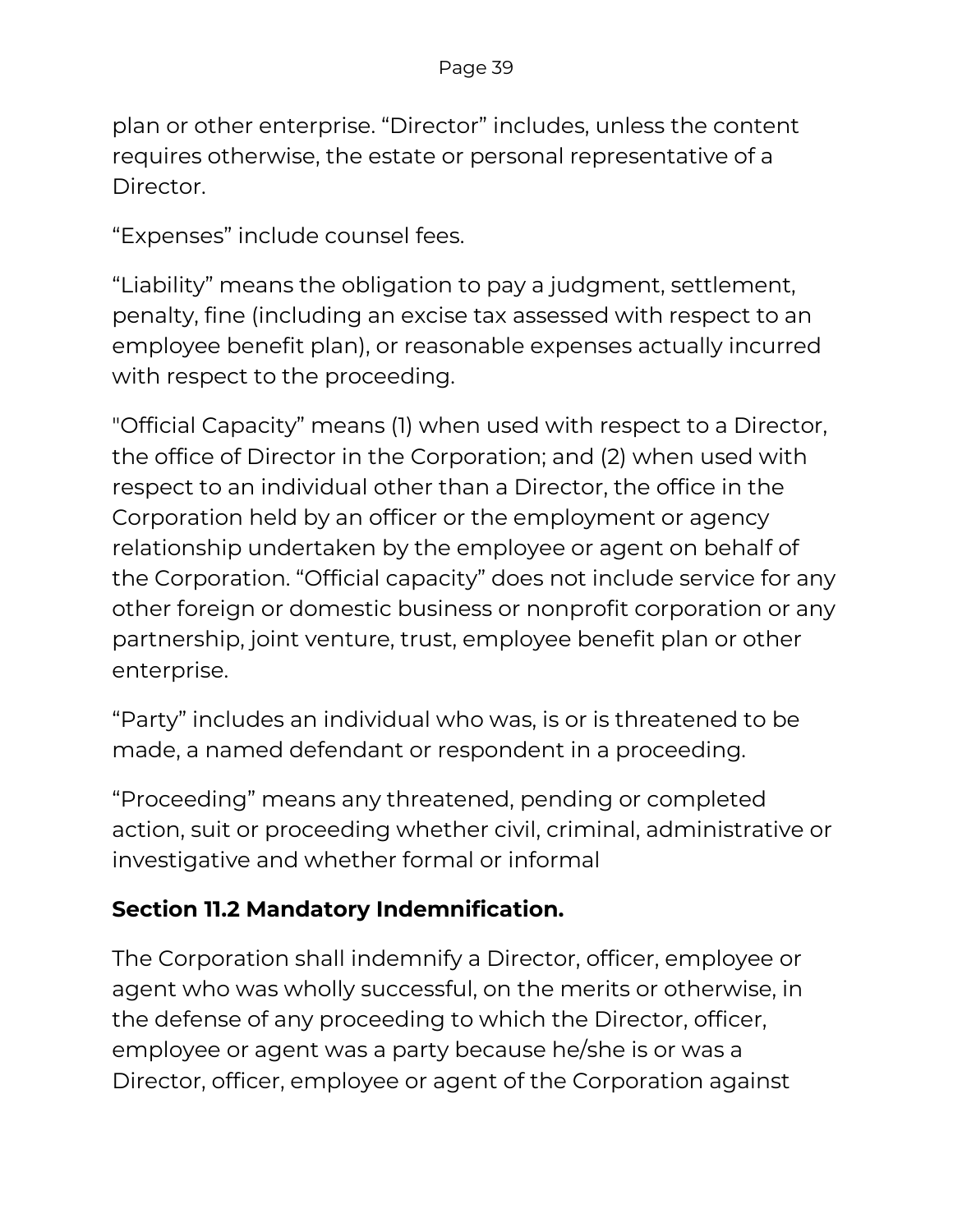reasonable expenses actually incurred by the Director, officer, employee or agent in connection with the proceeding.

#### **Section 11.3 Advance of Expenses.**

The Corporation may pay for or reimburse the reasonable expenses incurred by a Director, officer, employee or agent who is a party to a proceeding in advance of final disposition of the proceeding if;

The Director, officer, employee or agent furnishes the Corporation a written undertaking, executed personally or on his/her behalf, to repay the advance if the Director, officer, employee or agent is not wholly successful; and

A determination is made that the facts then known to those making the determination would not preclude indemnification under this Article.

The undertaking required by paragraph (A)(a) of this section shall be an unlimited general obligation of the Director, officer, employee or agent, but need not be secured and may be accepted without reference to financial ability to make repayment.

The Corporation may also indemnify and advance expenses to an officer, employee or agent who is not a Director to the extent, consistent with public policy, that may be provided by general or specific action of the Board of Directors, or by contract.

#### **Section 11.4 Court Ordered Indemnification.**

A Director, officer, employee or agent of the Corporation who is a party to a proceeding may apply for indemnification to the court conducting the proceeding or to another court of competent jurisdiction. On receipt of an application, the court after giving any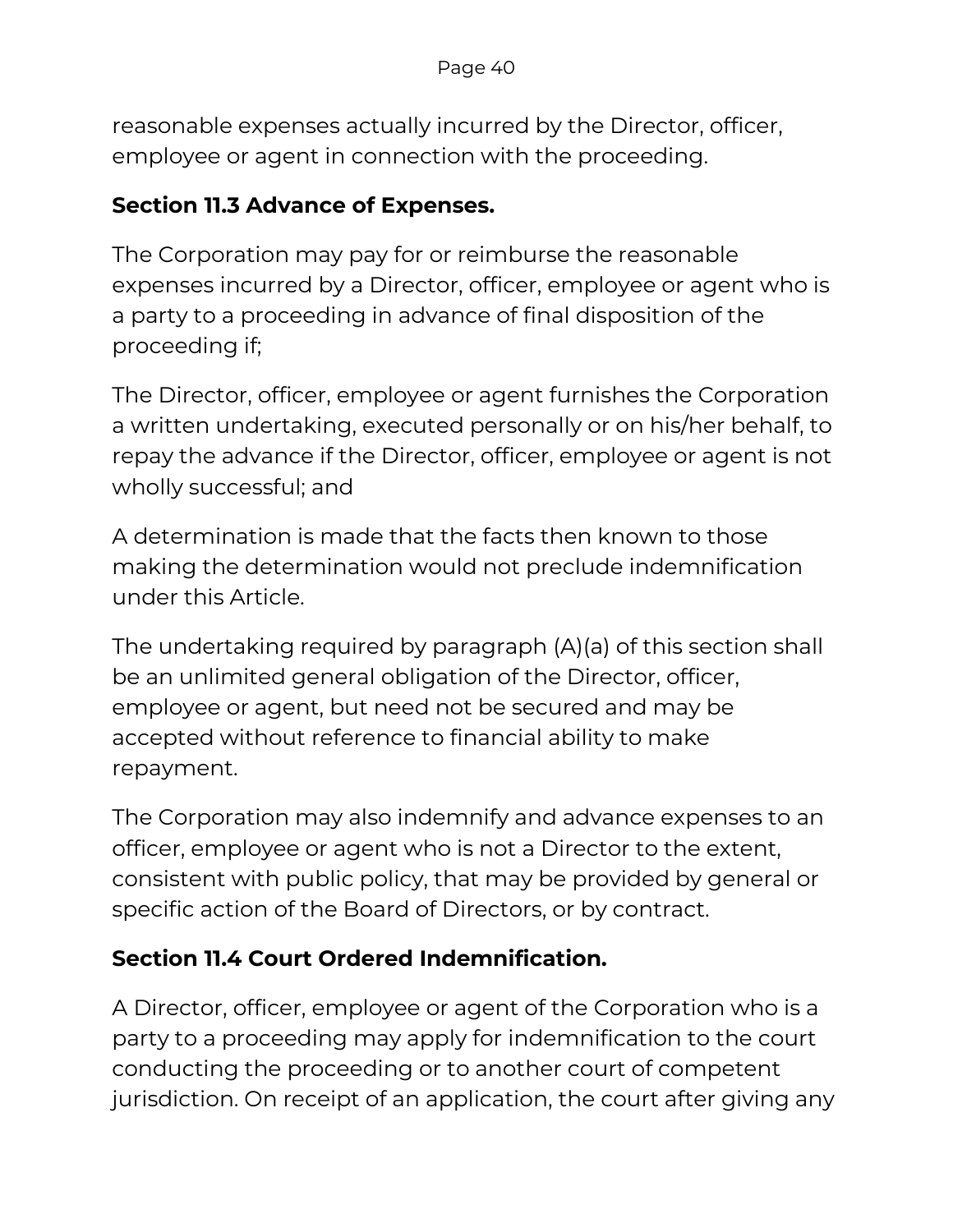notice the court considers necessary may order indemnification in the amount it considers proper if it determines the Director, officer, employee or agent is entitled to mandatory indemnification as set forth above, in which case the court shall also order the Corporation to pay the reasonable expenses incurred to obtain court-ordered indemnification.

### **Section 11.5 Insurance.**

The Corporation may purchase and maintain insurance on behalf of an individual who is or was a Director, officer, employee or agent of the Corporation, or who, while Director, officer, employee or agent of the Corporation, is or was serving at the request of the Corporation as a Director, officer, partner, trustee, employee or agent of another foreign or domestic business or nonprofit corporation, partnership, joint venture, trust, employee benefit plan or other enterprise, against liability asserted against or incurred by him/her in that capacity or arising from his/her status as a Director, officer, employee or agent, whether or not the Corporation would have the power to indemnify the person against the same liability under this Article.

## **Section 11.6 Limits on Indemnification.**

The indemnification and advancement of expenses authorized by this Article shall be exclusive of any other rights to which any Director, officer, employee or agent may be entitled under any bylaw, agreement, vote of Regional Council members or disinterested Directors or otherwise, both as to any action in his/her official capacity and as to action in another capacity while holding the office, and continues as to a person who has ceased to be a Director, officer, employee or agent and shall inure to the benefit of the heirs, executors and administrators of that person.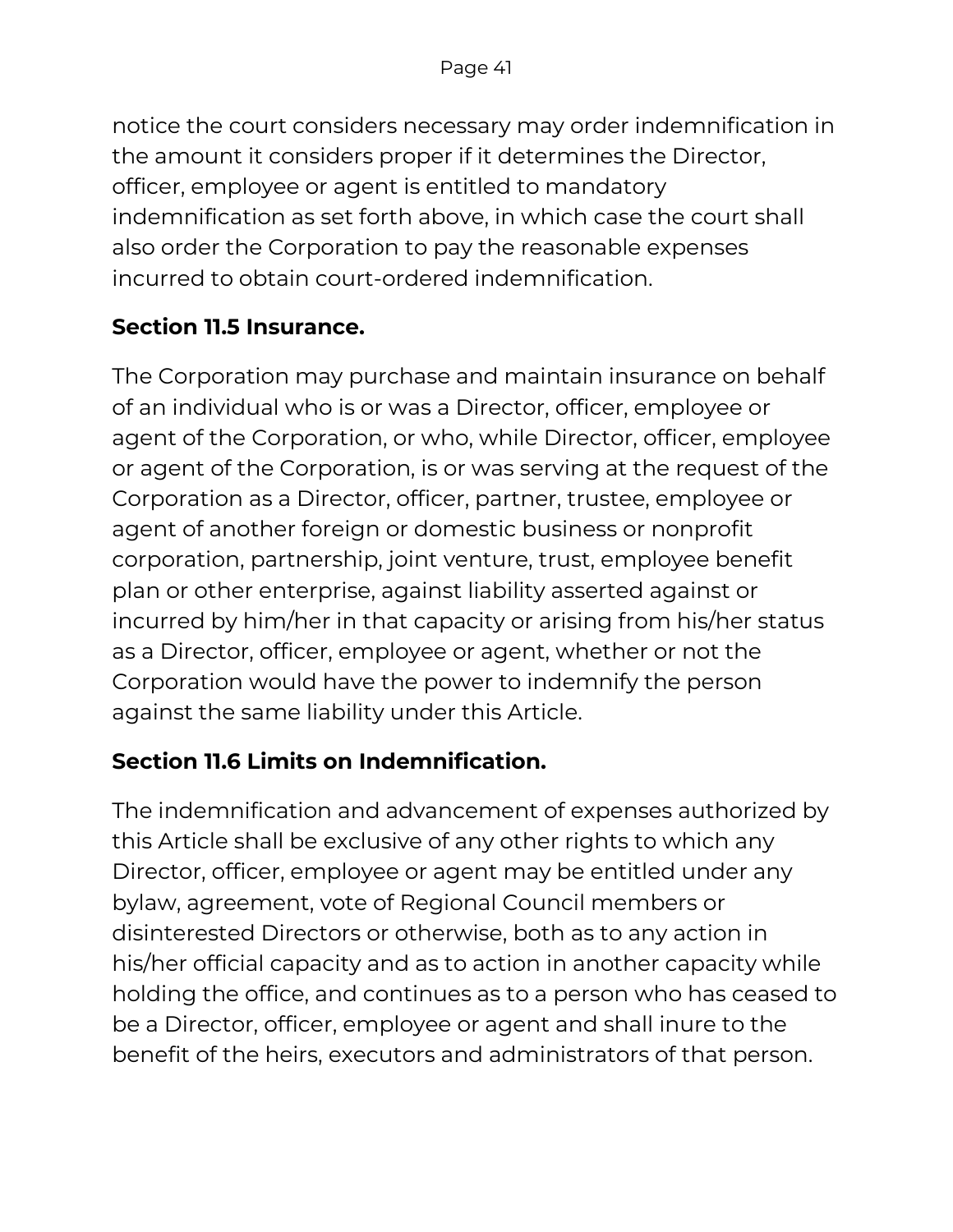This article does not limit the Corporation's power to pay or reimburse expenses incurred by a Director in connection with appearing as a witness in a proceeding at a time when the Director has not made a named defendant or respondent to the proceeding.

# **Article XII**

## **Receipt, Investment, and Disbursement of Funds**

#### **Section 12.1 Receipt of Funds.**

The Corporation shall receive all monies and/or other properties transferred to it for the purposes for which the Corporation was formed (as shown by the Articles of Incorporation). However, nothing contained herein shall require the Board of Directors to accept or receive any money or property of any kind if it shall determine in its discretion that receipt of such money or property is contrary to the expressed purposes of the Corporation as shown by its Articles.

#### **Section 12.2 Investment of Funds.**

The Corporation shall hold, manage and disburse any funds or properties received by it from any source in a manner that is consistent with the expressed purposes of this Corporation.

#### **Section 12.3 Disbursement of Funds.**

No disbursement of Corporation money or property shall be made until it is first approved by either the Executive Director, Chair, Treasurer, or Directors of the Corporation. However, the Directors shall have the authority to appropriate specific sums to fulfill the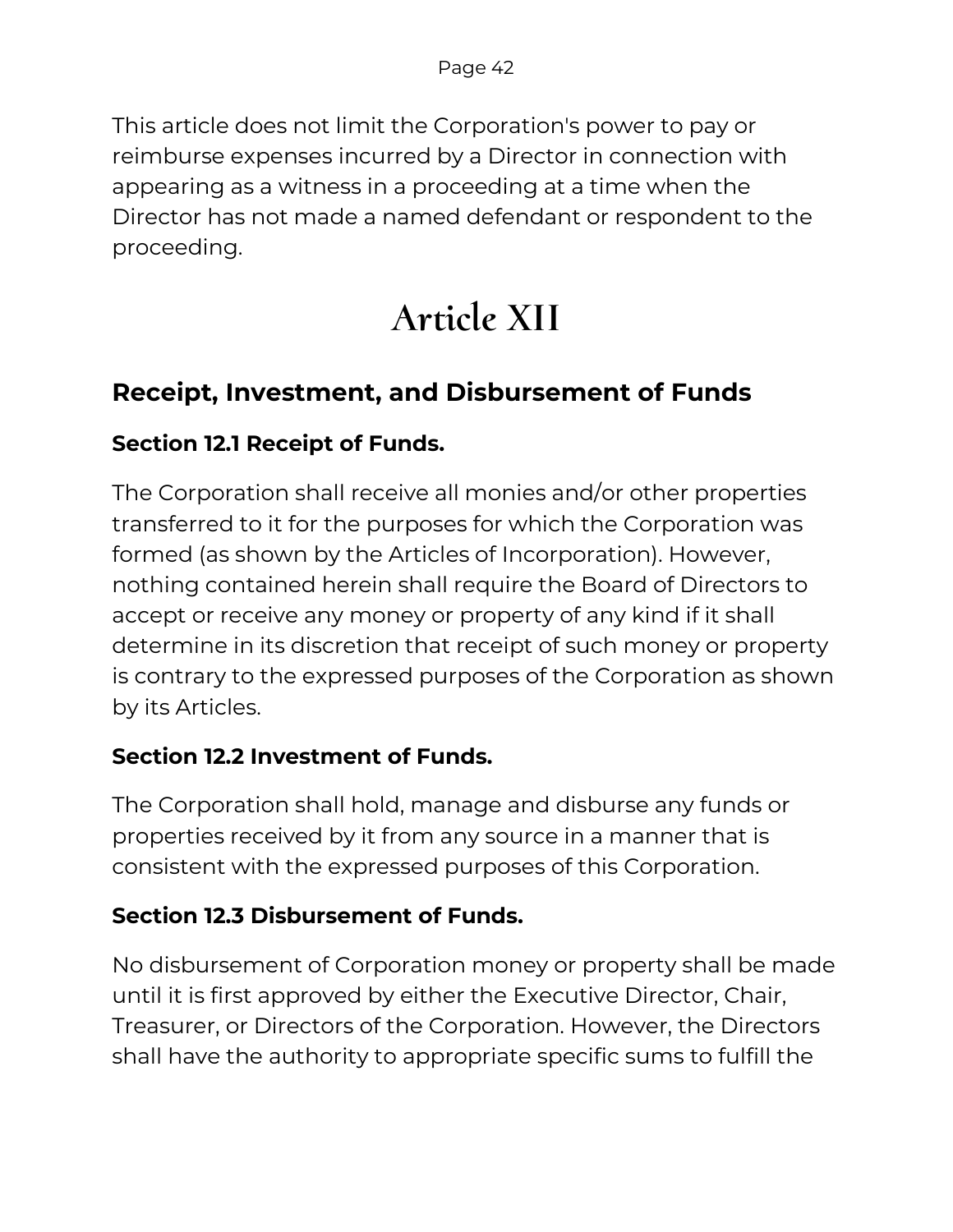objectives and purposes for which the Corporation was formed and to direct officers, staff,

Committees, Councils or Circles of the Corporation from time to time to make disbursements to implement said appropriations.

#### **Section 12.4 Instruments in Writing.**

All checks, drafts, demands for money and notes of the Corporation, and all written contracts of the Corporation shall be signed by such officer or officers, agent or agents, as the Board of Directors may from time to time by resolution designate.

# **Article XIII**

## **Corporate Records and Reports**

#### **Section 13.1 Records.**

The Corporation shall maintain adequate and correct accounts, books and records of its business and properties. All such books, records and accounts shall be kept at its principal place of business in the State of Florida California, as fixed by the Board of Directors from time to time.

#### **Section 13.2 Inspection of Books and Records.**

The Regional Council Membership Register or duplicate Regional Council Membership Register shall be open to inspection beginning two (2) business days after notice is given of a Regional Council members' Meeting, and continuing through the meeting. A Regional Council member, a Regional Council member's agent or attorney, upon the written demand, may inspect, and subject to the limitations of the Wyoming Nonprofit Corporation Act, sections 17-19-1602(c) and 17-19-1605, to copy the list, at a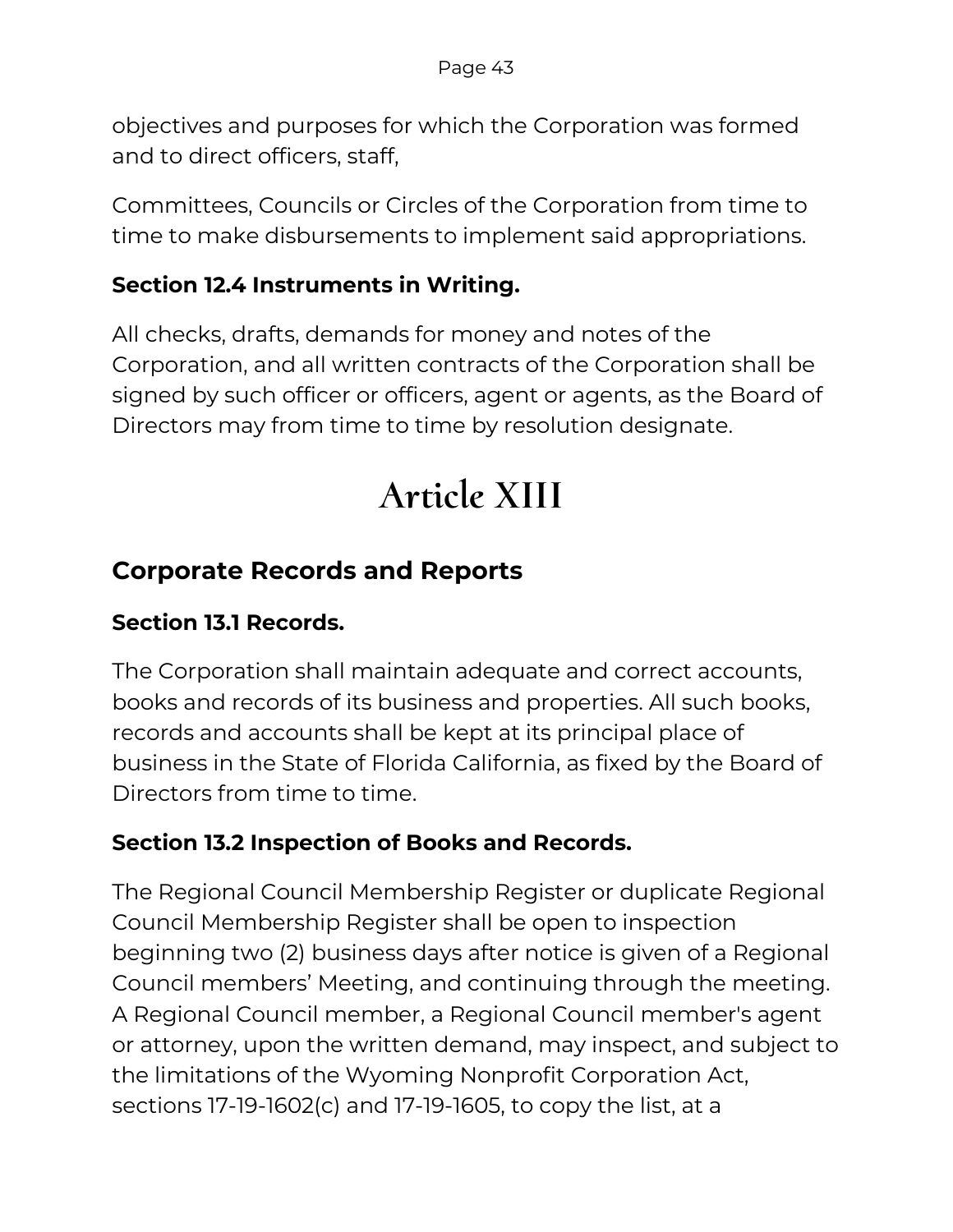reasonable time, at the Regional Council member's expense during this time. The Corporation shall make the list of Regional Council members available at the meeting, and any Regional Council member, a Regional Council member's agent or attorney is entitled to inspect the list at any time during the meeting or any adjournment.

A Regional Council member shall be entitled to inspect and copy, at a reasonable time and location specified by the Corporation, the records and minutes required to be maintained pursuant to Wyoming Nonprofit Corporation Act, section 17-19-1601, if the Regional Council member gives the Corporation written notice or a written demand at least five business days before the date on which the Regional Council member wishes to inspect and copy, provided the Regional Council member's demand is made in good faith and for a proper purpose, the Regional Council member describes with reasonable particularity the purpose and records that he/shethe Regional Council member desires to inspect, and the records are directly connected with this purpose.

Every Director shall have the absolute right at any reasonable time to inspect all books, records, documents of every kind, and the physical properties of the Corporation, and also of its subsidiary organizations, if any. If anything to be inspected is located in the personal residence of an employee, that employee must be given a reasonable amount of notice before the inspection to ensure the employee can be available to give access to the residence.

The Corporation shall be required to furnish Regional Council members with financial statements only to the extent determined by the Directors.

Any indemnifications or advances paid to a Director under Wyoming Nonprofit Corporation Act, Sections 17-19-852, 17-19-853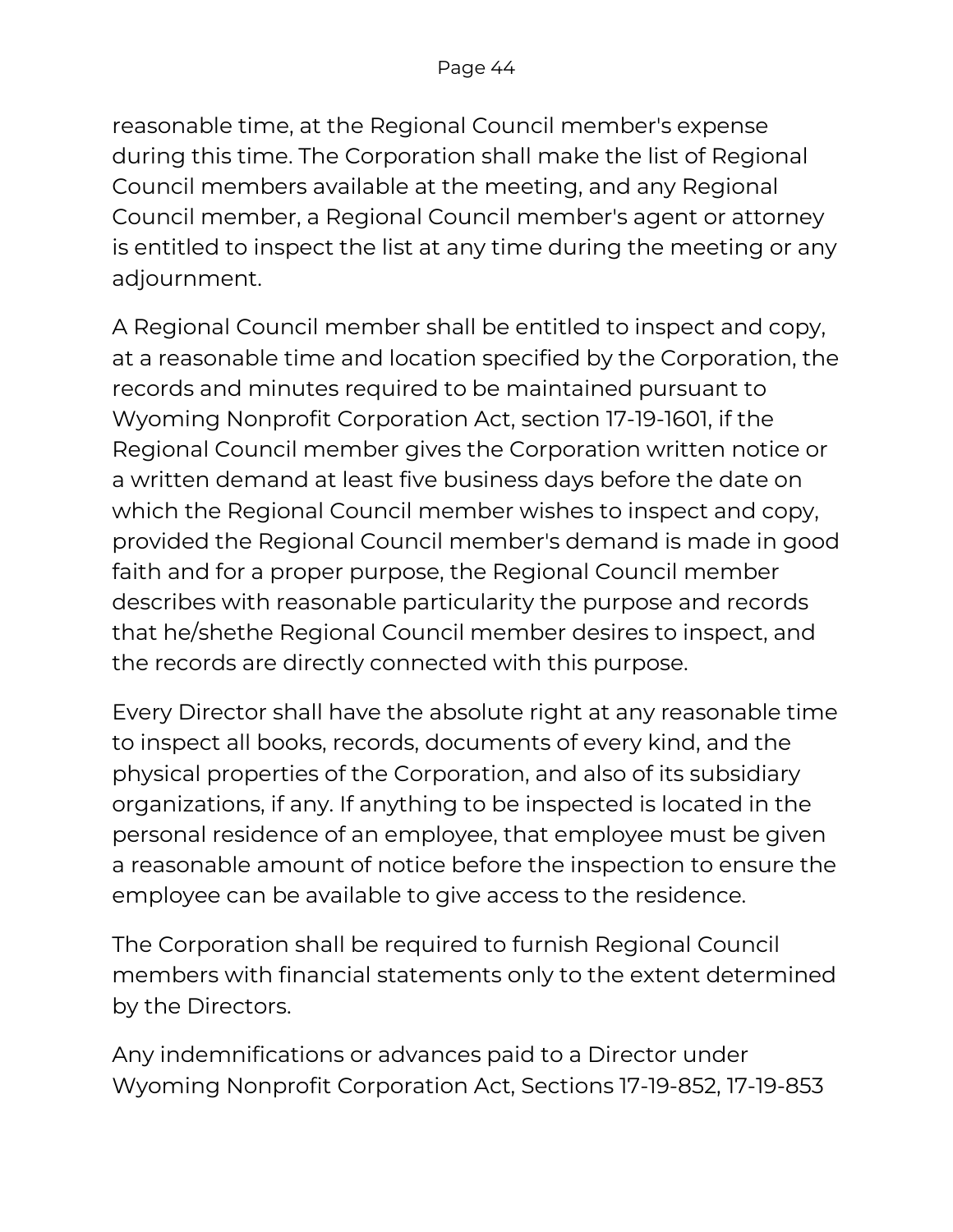or 17-19-854 in connection with a proceeding by or in the right of the Corporation, shall be reported in writing to the Regional Council members with or before the notice of the next meeting of Regional Council members.

#### **Section 13.3 Certification and Inspection of Bylaws.**

The original or a copy of these Bylaws, as amended or otherwise altered to date and certified by the Secretary, shall be open to inspection by the Regional Council Members and Directors of the Corporation at all reasonable times during office hours.

## **Article XIV**

## **Dissolution**

Upon dissolution of this Corporation, the Board of Directors shall cause the assets herein to be distributed to another corporation in the manner set forth in the Articles of Incorporation. Preference will be given to corporations which have Associate Regional Council membership status with this Corporation under Article IV of these Bylaws, and which also meet the requirements set out in the Articles of Incorporation.

## **Certificate of Secretary**

I, the undersigned, being the Secretary of Shadhiliyya Sufi Center, do hereby certify that the above Bylaws were adopted as the Bylaws hereof on the 20th day of March, 2000 and on the 28th day of February, 2001, and amended on the 23rd day of May, 2003 and on the 15th day of Feb 2008, and the 9th day of April 2012 and the 6th day of December 2018, and the 8<sup>th</sup> day of January 2022, and on the 18th day of June 2022, by the Board of Directors of said Corporation in regularly called meetings on the same dates, to wit,